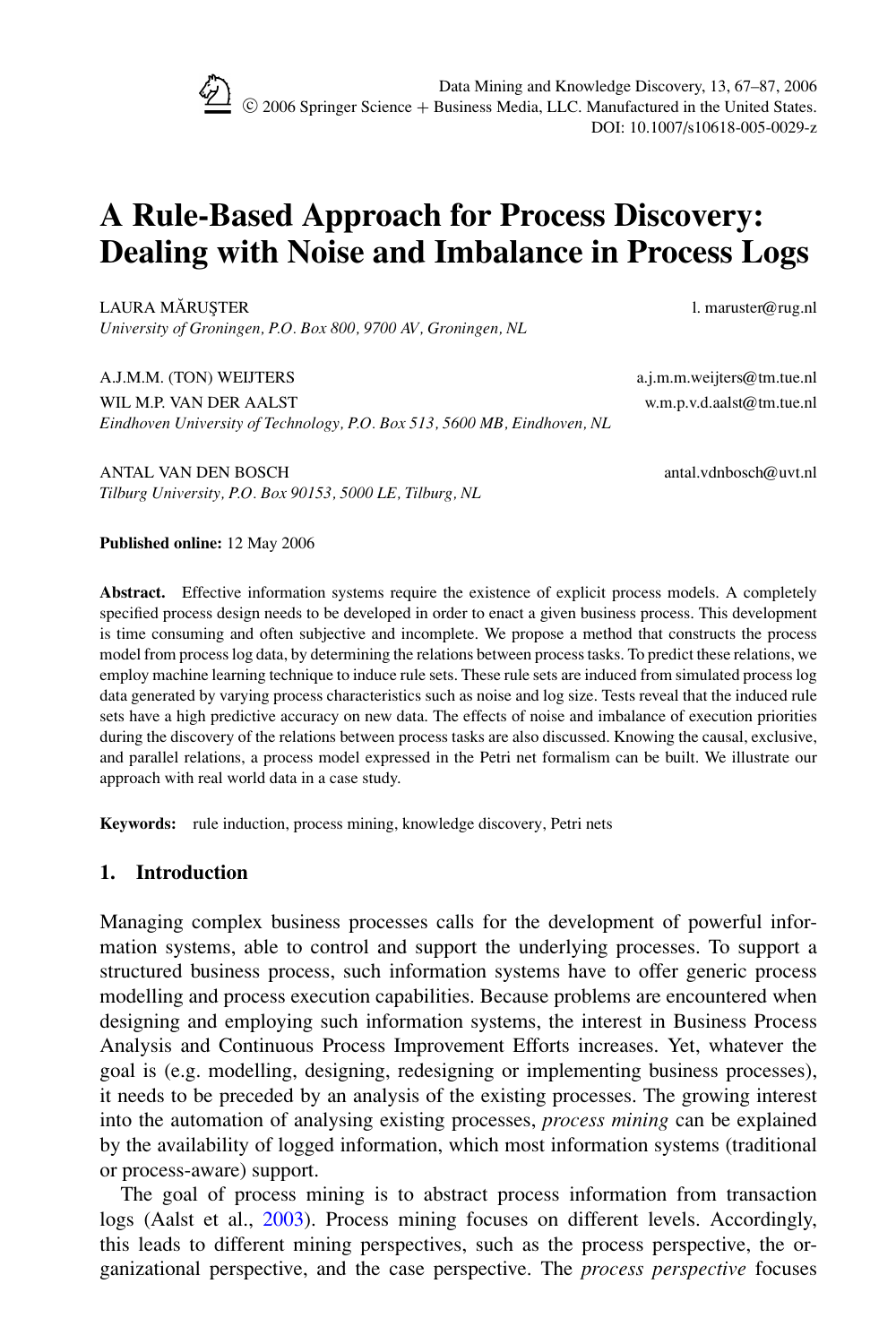on the control flow, i.e., the ordering of activities. The goal of this type of mining is to find the possible relations between tasks, expressed in terms of a process model, e.g., expressed in terms of a Petri net (Reisig and Rosenberg, [1998\)](#page-20-0) or an Eventdriven Process Chain (EPC) (IDS Scheer, [2002;](#page-20-1) Keller and Teufel, [1998\)](#page-20-2). For process mining with a focus on the process perspective, the specific terms *process discovery* or *workflow mining* are used (Aalst et al., [2004\)](#page-19-1). Using this perspective, it is assumed that it is possible to record events such that (i) each event refers to a task, (ii) each event occurs in a case (i.e., process instance) and (iii) events are totally ordered. A set of such recorded sequences is called *a process log*. For mining the other perspectives, we refer to (Aalst et al., [2003\)](#page-19-0), and http://www.processmining.org. In this paper we will focus on the process perspective.

The idea of discovering models from process logs was previously investigated in contexts such as software engineering and workflow management (Agrawal et al., [1998;](#page-19-2) Cook and Wolf, [1998a;](#page-19-3) Herbst, [2000a\)](#page-20-3) etc. Cook and Wolf propose alternative methods for process discovery in case of software engineering, focusing on sequential (Cook and Wolf, [1998a\)](#page-19-3) and concurrent processes (Cook and Wolf, [1998b\)](#page-20-4). Herbst and Karagiannis use a hidden Markov model in the context of workflow management, focusing on sequential (Herbst and Karagiannis, [2000;](#page-20-5) Herbst, [2000b\)](#page-20-6) and concurrent processes (Herbst,  $2000a$ ). In Măruster et al.  $(2002)$ , a technique for discovering workflow processes in hospital data is presented. Theoretical results are presented in Aalst et al. [\(2004\)](#page-19-1), providing proof that for certain subclasses of processes it is possible to find the correct process model.

To illustrate the idea of process discovery, consider the process log from Figure [1\(](#page-1-0)a). In this example seven executed cases are logged. Twelve different tasks occur in these cases. We can notice the following example regularities: for each case, the execution starts with task *a* and ends with task *l*; if *c* is executed, then *e* is executed immediately afterwards.

<span id="page-1-0"></span>Using the information shown in the process log from Figure  $1(a)$  $1(a)$ , we can discover the process model shown in Figure  $1(b)$  $1(b)$ . We represented the model using Petri nets (Reisig and Rosenberg, [1998\)](#page-20-0), where all tasks are expressed as transitions. Petri net

*Figure 1.* An excerpt of a process log and the corresponding Petri net process model.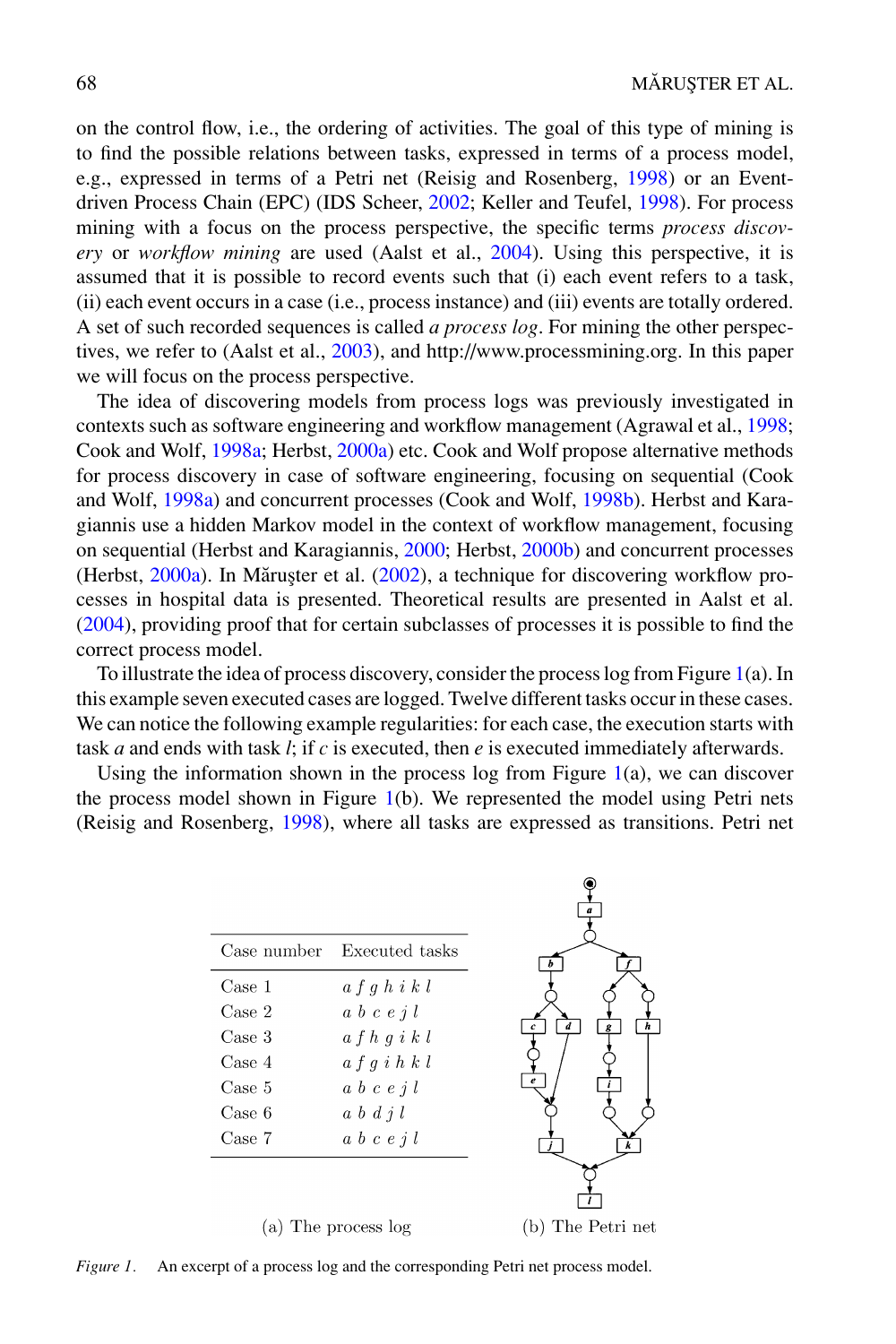formalism has several advantages, therefore they are often used to represent process models (Aalst, [1998\)](#page-19-4): formal semantics (a clear and precise definition), graphical nature (intuitive and easy to learn), expressiveness (support all primitives needed to model a process), properties (the mathematical foundation allows for reasoning of Petri Nets properties), analysis (many analysis techniques to prove properties and calculate performance measures), vendor independent (not based on software package of a specific vendor). In Figure [1\(](#page-1-0)b), after executing *a*, either task *b* or task *f* can be executed. If task *f* is executed, tasks *h* and *g* can be executed in parallel. A parallel execution of tasks *h* and *g* means that they can appear in any order.

In the case of real-world processes which can involve many more tasks and which can exhibit higher levels of parallelism, the problem of discovering the underlying process can become prohibitively complex. Moreover, process mining can be harmed and hindered when process logs contain *noise*—random replacements or insertions of incorrect symbols—or have missing information. A process log is *complete* when all tasks that potentially directly follow each other, in fact do directly follow each other in some trace in the log. In case of a complex process, incomplete process logs will not contain enough information to detect the causal relation between tasks. The notion of completeness is formally defined in Aalst et al. [\(2004\)](#page-19-1). Note that a process log can be complete without containing all possible cases. A heuristic process discovery method, based on simple count statistics, able to handle certain levels of noise is described in Weijters and Aalst [\(2001\)](#page-20-8). Nevertheless, in some situations this heuristic method is not robust enough for discovering the complete process. Tackling the problem of process discovery at a more robust level was subsequently introduced in Măruster, Weijters et al. [\(2002\)](#page-20-7), using an empirical data-driven approach; more specifically, a logistic regression model able to detect the causal relations (or direct successors) from process logs. However, that logistic regression approach requires a global threshold value for deciding when there is a direct succession relation between two tasks. The use of a global threshold has the drawback of being too rigid, thus real relations may not be found and false relations may be considered. In Medeiros, Weijters, and Aalst [\(2004\)](#page-20-9) subsequent advanced issues in robustness towards noisy data and finding causality between tasks are tackled by using genetic algorithms. An overview of issues and related work about Process Mining can be found in Aalst and Weijters [\(2004\)](#page-19-1)[.](#page-19-5)<sup>1</sup>

The problem of noisy and incomplete process log is not the only difficulty which may occur during process mining. A review of challenging process mining problems is made in Aalst and Weijters [\(2004\)](#page-19-1), which refer to mining hidden tasks, mining duplicate tasks, mining loops, using time, mining different perspectives, and dealing with noise and incompleteness.

In Aalst et al. [\(2004\)](#page-19-1) it is developed an algorithm called 'the  $\alpha$  algorithm', which given a complete process log, it can (re-)discover quite a large class of Petri nets (the discussion about the properties of these Petri nets is beyond the scope of this paper and it is addressed in Aalst et al. [\(2004\)](#page-19-1)). However, the  $\alpha$  algorithm has some limitations, such as (i) mining loops and (ii) dealing with incomplete and noisy process logs. In Medeiros et al. [\(2004\)](#page-20-10), an extension of the  $\alpha$  algorithm is provided, that address the first limitation, e.g. it can handle short loops. In this paper, we address the second limitation of the  $\alpha$  algorithm presented in Aalst et al. [\(2004\)](#page-20-10), namely dealing with incomplete and noisy process logs, to allow its applicability to real-world processes.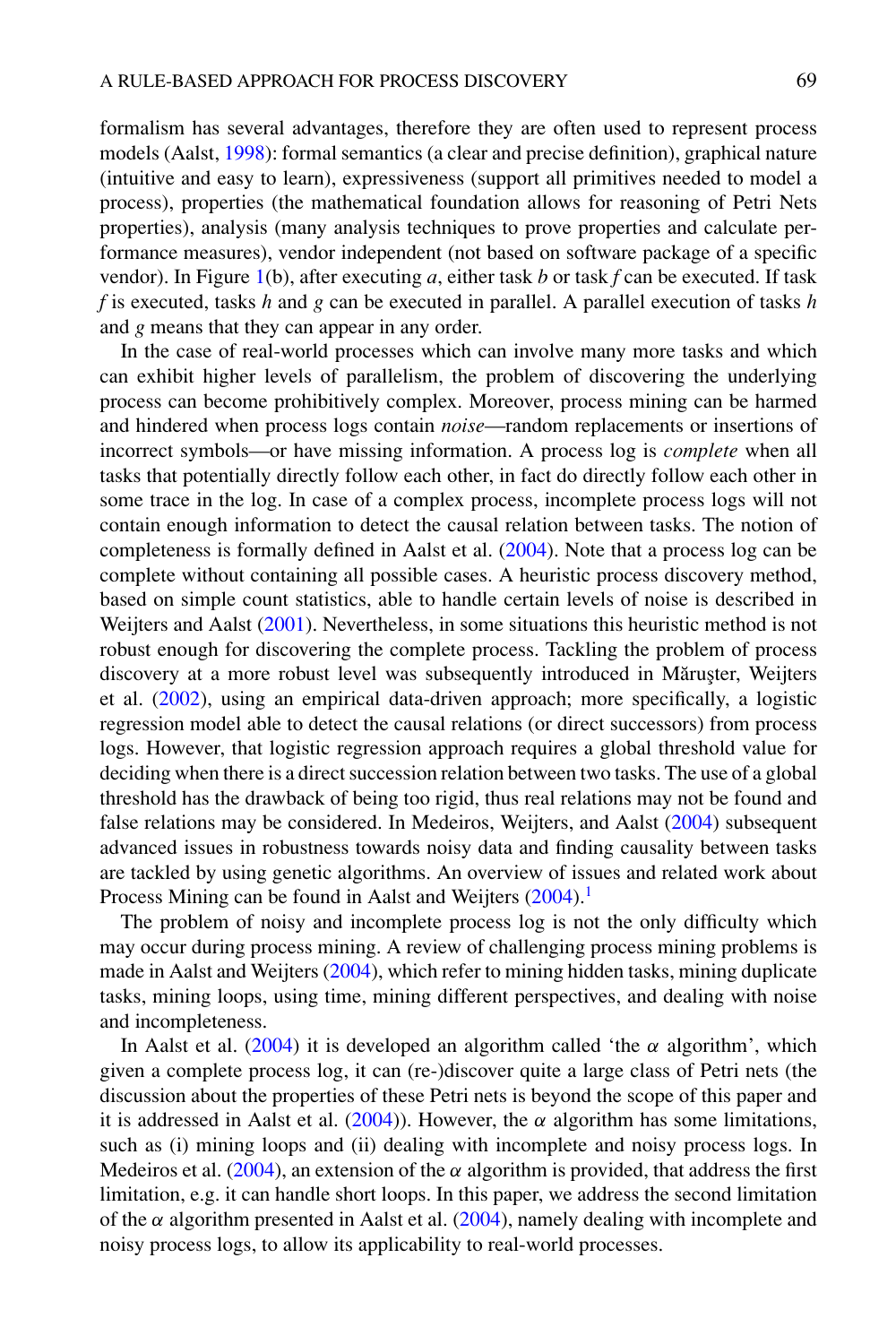The aim of this article is two-fold. First, we describe a rule-based approach for process discovery, assuming the existence of noisy information in the process log and imbalance in execution priorities. Second, we want to gain insight into the effects of noise and imbalance during the process discovery. Our goal is to use machine learning techniques to induce classification rules for (i) causal relations (i.e., for each task, find its direct successor tasks) and (ii) find the parallel/exclusive relations (i.e., for tasks that share the same cause or the same direct successor, detect if they can be executed in parallel or there is a choice between them). Knowing these relations between tasks, a process model can be constructed by using the  $\alpha$  algorithm (Aalst et al., [2004\)](#page-19-1).

The article is organized as follows: in Section [2](#page-3-0) the types of relations that can exist between two tasks are described. The methodology for generating experimental data used to induce the rule sets is presented in Section [3.](#page-4-0) In Section [4](#page-6-0) the methods for inducing the rule sets are introduced. In Section [5](#page-8-0) we evaluate the rule sets, and in Section [6](#page-14-0) we discuss the results obtained, focusing on the influence of process characteristics on rule sets performance. In Section [7](#page-17-0) we illustrate our approach using real data from a case study. We end with discussing issues for further research in Section [8.](#page-18-0)

## <span id="page-3-0"></span>**2. The log-based relations**

Discovering a model from process logs involves determining the dependencies among tasks. We choose to express these dependencies as log-based relations. The *log-based* relations are formally introduced in Măruster et al.  $(2002)$  and Aalst et al.  $(2004)$ , in the context of workflow logs and workflow traces. Because we focus on the process perspective, we use the same definitions as in Aalst et al. [\(2004\)](#page-19-1), this time referring to process logs and process traces.

## *Definition 1. Process trace, process log*

Let *T* be a set of tasks.  $\delta \in T^*$  is a process trace and  $W : T^* \to \mathcal{N}^2$ 

Figure  $1(a)$  $1(a)$  is an example of a process log, "afghikl" is an example of a process trace belonging to case 1. This process trace is unique (i.e.,  $W(\text{afghikl}) = 1$ ). However, the process trace "abcejl " appears three times (e.g. for cases 2, 5 and 7) in the log  $(i.e., W(abc) = 3)$ . Especially in the case that logs may contain noise the use of frequency information appears crucial.

# *Definition 2. Succession relation*

Let *W* be a process log over the tasks *T* with  $a, b \in T$ . Then between  $a$  and  $b$  there is a *succession* relation (notation  $a > b$ ), i.e., *b* succeeds *a* if and only if there is a trace  $\delta = t_1 \ t_2 \ \dots \ t_n$  in *W* (i.e., *W*( $\delta$ ) > 0), where  $i \in \{1, \dots, n-1\}$  and  $t_i = a, t_{i+1}$  $= b$ . The succession relation  $>$  describes which tasks appeared in sequence, i.e., one directly following the other. In the log from Figure [1\(](#page-1-0)a),  $a > f, f > g, b > c, h > g$ ,  $g > h$ , etc.

#### *Definition 3. Causal, exclusive and parallel relations*

Let *W* be a process log over the tasks *T* with  $a, b \in T$ . If we assume that there is no noise in *W*, then between *x* and *y* there is:

1. a *causal* relation (notation  $x \rightarrow y$ ), i.e., *x causes y* if and only if  $x > y$  and  $y \not\geq x$ . We consider the inverse of the causal relation  $\rightarrow^{-1}$ , i.e.,  $\rightarrow^{-1} = \{(y, x) \in T \times T \mid x \rightarrow$ *y*}. We call task *x* the *cause* of task *y* and task *y* the *direct successor* of task *x*.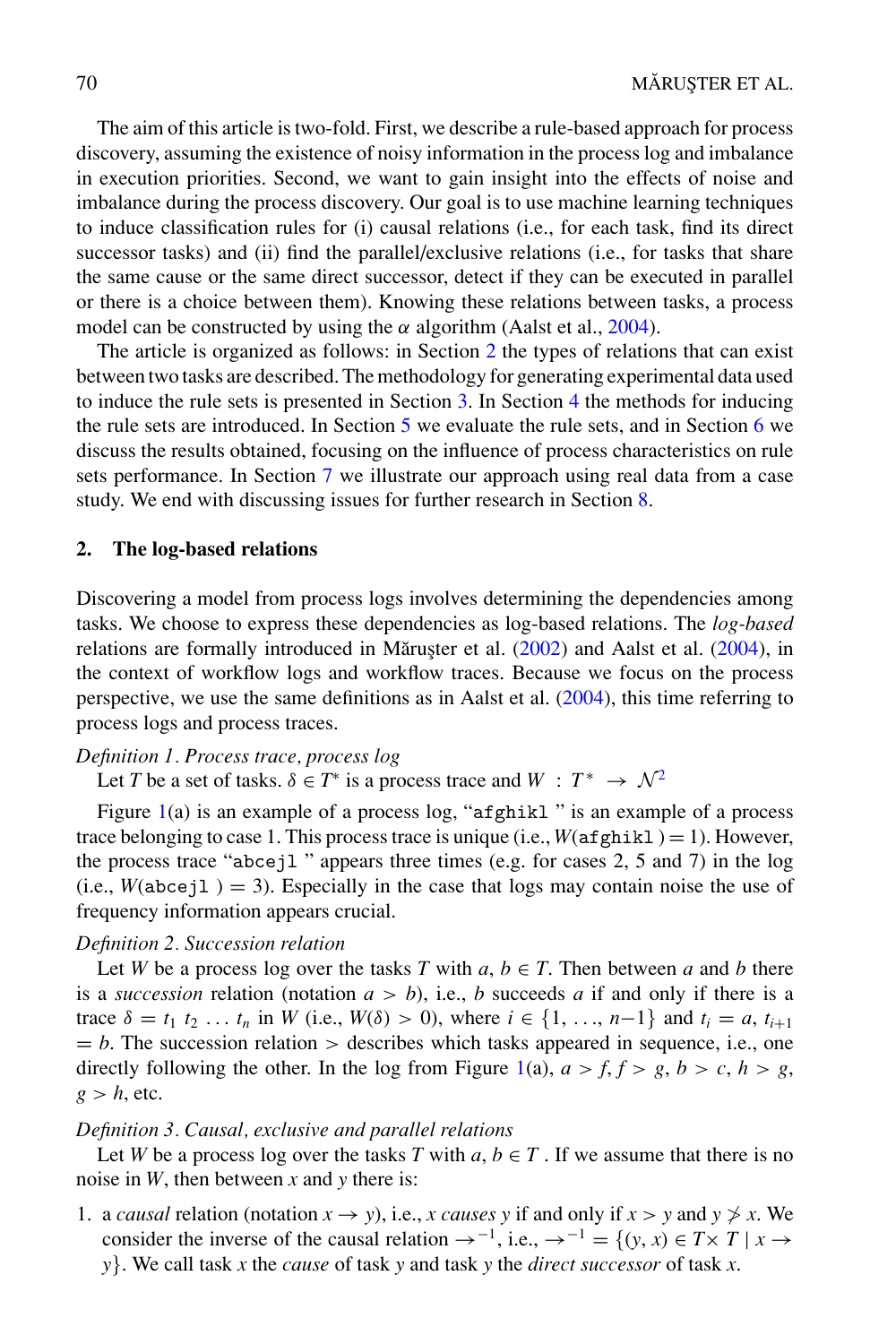2. an *exclusive* relation (notation *x*#*y*) if and only if  $x \geq y$  and  $y \geq x$ ;

3. a *parallel* relation (notation  $x \parallel y$ ) if  $x > y$  and  $y > x$ .

The relations  $\rightarrow$ ,  $\rightarrow$ <sup>-1</sup>, # and || are mutually exclusive and partition *T* × *T* (Aalst et al., [2004\)](#page-19-1).

To illustrate the above definitions, let's consider again the process log from Figure  $1(a)$  $1(a)$  corresponding to the Petri net from Figure  $1(b)$ . If there is no noise, there are three possible situations in which a pair of events (henceforth referred to as tasks) can be related, namely causal, exclusive, and parallel:

**causal relation**. Tasks *c* and *e* have a causal relation, because  $c > e$ ,  $e \nsucceq c$ , thus  $c \rightarrow e$ ; **exclusive relation**. There is a choice between tasks *b* and *f*, because  $b \not\ge f$ ,  $f \not\ge b$ , thus *b*  $#f$  (and  $f \# b$ );

**parallel relation**. Tasks *h* and *i* are in parallel, because  $h > i$ ,  $i > h$ , thus  $h \parallel i$  (and  $i \parallel$ ) *h*).

The information on all three types of relations occurring between all tasks is necessary and sufficient to construct the Petri net model using the  $\alpha$  algorithm (Aalst et al., [2004\)](#page-19-1). The  $\alpha$  algorithm considers first all tasks that stand in a causal relation. Then, for all tasks that share the same immediately-neighboring input or output task, their exclusive or parallel relations are incorporated in the Petri net. Although this algorithm can (re- )discover quite a large class of Petri nets, it also has some limitations, particularly with respect to incomplete and noisy process logs.

The existence of incompleteness and noise in a process log is disturbing the application of the notions presented in Definition 3. Considering the Petri net from Figure  $1(b)$  $1(b)$ , suppose that we want to discover the relations between pairs of tasks  $c$  and  $e$ ,  $b$  and  $f$ , and *h* and *i*, given a particular example log file. We may find in this file that  $c > e$  ten times; however, because of some noisy sequences, we may also find that  $e > c$  once. Applying Definition 3, we could conclude that  $c \parallel e$ , which is incorrect, because actually  $c \rightarrow e$ . Also, we have to find at least once in the log that  $c > e$  in order to determine *c*  $\rightarrow e$ , otherwise the log is incomplete and we cannot detect the causal relation between *c* and *e*. Similarly, when noise exists, we may find in our noisy example log that both *b*  $> f$  and  $f > b$  occur once, which according to Definition 3 means that *b* and *f* stand in a parallel relation (actually,  $b \# f$ ).

We want to be able to use the  $\alpha$  algorithm on noisy logs. Therefore, instead of using the definitions given in Definition 3 that break down in noisy circumstances, we use machine learning techniques to induce noise-robust rule sets to determine the status of relations among task pairs. Given these relations, we can apply the  $\alpha$  algorithm to construct the Petri net process model.

## <span id="page-4-0"></span>**3. Experimental setting and data generation**

Our experimental setup assumes the presence of learning material for inducing rule sets to detect causal, parallel, and exclusive relations. This learning material should resemble realistic process logs and should be sufficiently general to allow for generic rule sets to be induced. We assume here that the following four characteristics underly a typical realistic process, where variations of these characterisics affect the process logs: (i) the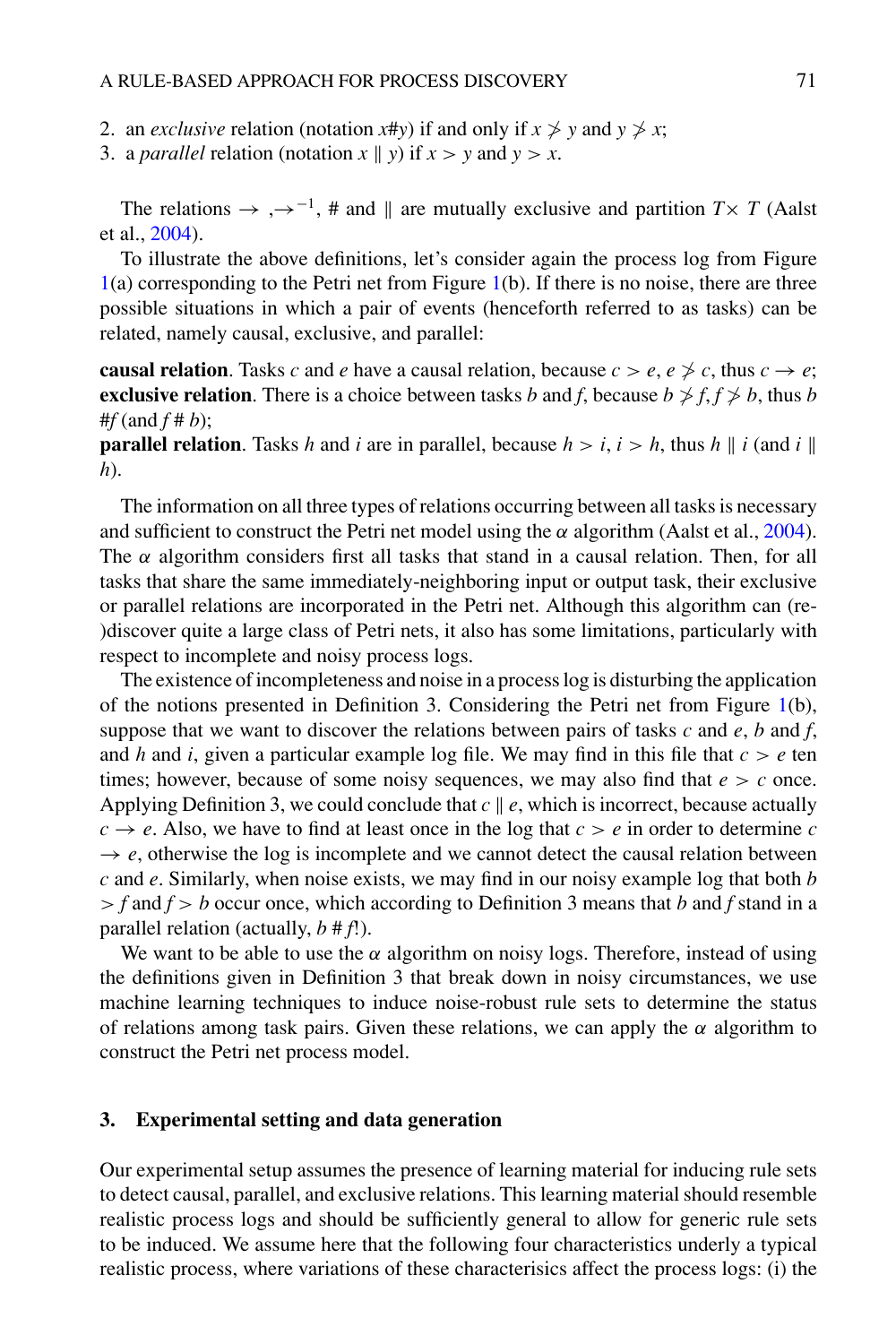number of possible task types, (ii) the size of the process log, (iii) the amount of noise and (iv) the execution priorities in OR-splits and AND-splits.

Our experimental setting consists of variations of these four process log characteristics:

- 1. The number of task types: we construct Petri nets with different number of task types.
- 2. The process log size: the log size is expressed by varying the number of traces, where one trace represents the processing of one case.
- 3. The amount of noise: we generate noise performing four different operations: (i) delete the head of a event sequence, (ii) delete the tail of a sequence, (iii) delete a random part of the body and (iv) interchange two randomly chosen events. During the noise generation process, minimally one event and maximally one third of the sequence is deleted.
- 4. The imbalance of execution priorities: we assume that tasks can be executed with priorities between 0 and 2. Suppose that in the Petri net from Figure [1\(](#page-1-0)b), after executing task  $f$  (which is an AND-split), an imbalance may exist in the priorities of the subsequent execution of tasks *g* and *h*. For example, task *h* can have an execution priority of 0.8 and task *g* 1.5. This implies that after *f*, in 35 percent of the cases task *h* is executed, and in 65 percent of the cases task *g* is executed.

Note that an imbalance in priorities can affect the rediscovery process negatively. In our example, when  $f > h$  is observed less frequently than  $f > g$ , the causal relation  $f \rightarrow$ *h* may be more difficult to determine than the causal relation  $f \rightarrow g$ . Moreover, a false causal relation  $g \rightarrow h$  may be determined because of some possible occurrences of  $g >$ *h*.

The execution imbalance is produced on four levels:

- level 0, no imbalance: all tasks have the execution priority 1;
- level 1, small imbalance: each task can be executed with a priority randomly chosen between 0.9 and 1.1;
- level 2, medium imbalance: each task can be executed with a priority randomly chosen between 0.5 and 1.5;
- level 3, high imbalance: each task can be executed with a priority randomly chosen between 0.1 and 1.9.

Our overall data generation procedure is as follows. First, we design four types of Petri nets: with 12, 22, 32 and 42 event types. Second, for each type of Petri net, we produce four unbalanced Petri nets, corresponding to the four levels of execution imbalance. Third, for each resulting Petri net, we generate a log file with 0, 5, 10, 20 and 50% noise. Fourth, we vary the amount of information, i.e., we vary the number of lines in the log: each resulting noisy log is partitioned, considering the first 20% lines, then the first 40%, and so on, until 100% of material is considered. Applying this procedure we generate 400 different log files.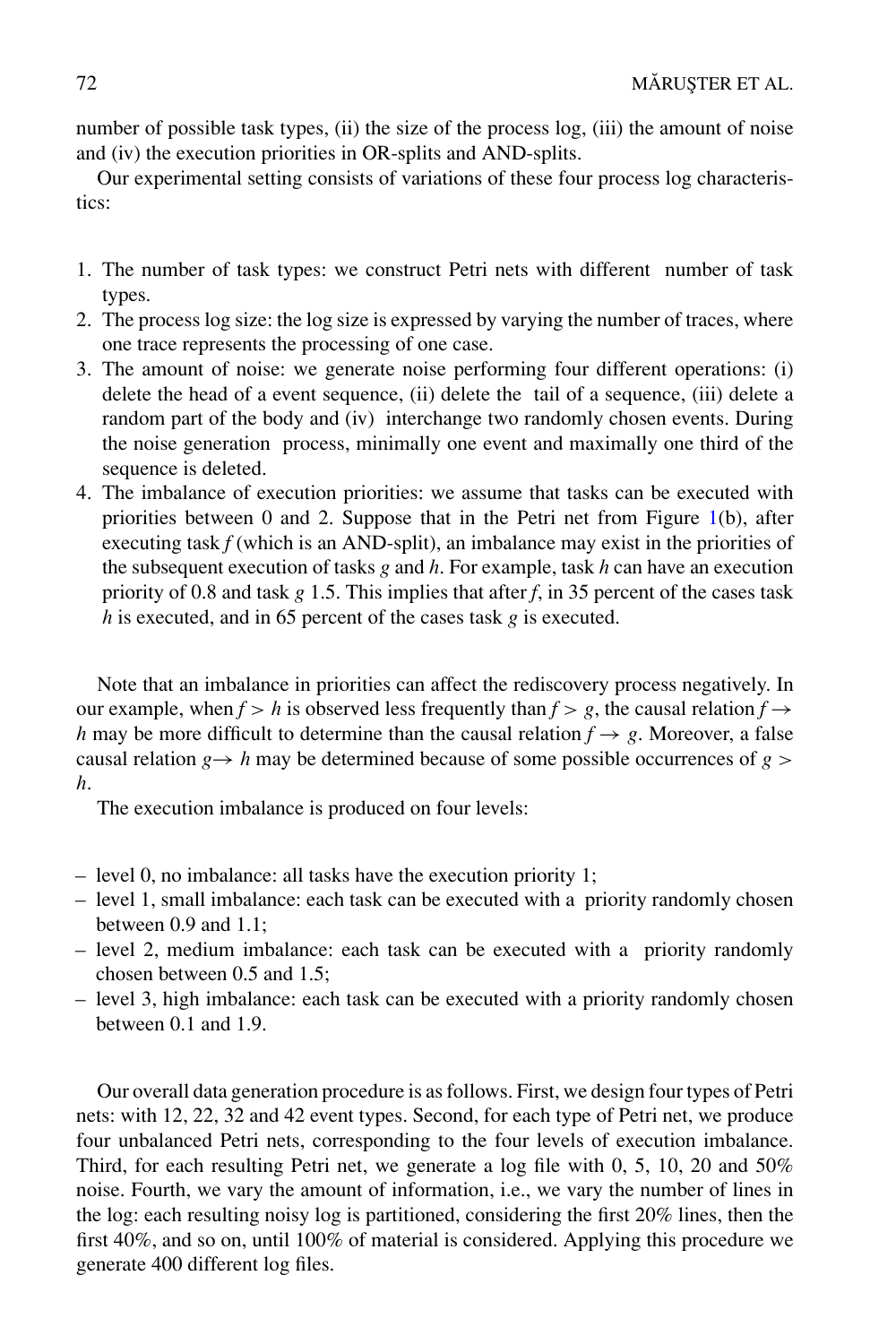# <span id="page-6-0"></span>**4. The relational metrics**

The construction of a so-called *dependency/frequency (D/F) table* from the process log information is the starting point of our method and was first used in Weijters and Aalst [\(2001\)](#page-20-8). An excerpt from the D/F table for the Petri net presented in Figure [1\(](#page-1-0)b) is shown in Table [1.](#page-6-1) For each pair of tasks *x* and *y*, the following information is abstracted out of the process log:

- 1. The overall frequency of task *x* (notation  $|X|^3$ [\)](#page-19-6);
- 2. The overall frequency of task *y* |*Y*| ;
- 3. The frequency of task *x* directly preceded by  $y |Y > X$ ;
- 4. The frequency of task *x* directly succeeded by  $y |X > Y|$ ;
- 5. The frequency of *x* directly or indirectly preceded by *y*, but before the next appearance of *x*,  $|Y \gg X|$ ;
- 6. The frequency of *x* directly or indirectly succeeded by *y*, but before the next appearance of *x*,  $|X \rangle > > Y$ .

The information fields contained in the D/F table, exemplified in Table [1,](#page-6-1) provide a basic representation of the data on which we intend to induce the rule sets for detecting the log-based causal, exclusive, or parallel relations. However, the raw, unnormalized frequencies of the D/F table cannot be used directly as input features for inducing the rule set. We propose normalized relative metrics from these raw data that can be used more generically to represent the cases to be given as training material to the rule induction method.

The frequencies  $|X > Y|$  and  $|Y > X|$  from the D/F table are essential for predicting the causal relation  $x \to y$  between tasks *x* and *y*. When the difference between  $|X > Y|$ and  $|Y| > X$  is substantially large, there is a high likelihood that *x* causes *y*. We develop three different relational metrics that use the difference between  $| X > Y |$  and  $| Y > X |$ : the causality metric *CM*, the local metric *LM* and the global metric *GM*.

*The causality metric CM* was first introduced in Weijters and Aalst [\(2001\)](#page-20-8). If for a given process log it is true that when task *x* occurs, shortly later task *y* also occurs, it is possible that task *x* causes the occurrence of task *y*. The *CM* metric is computed as follows: if task *y* occurs after task *x* and *n* is the number of events between *x* and *y*, then *CM* is incremented with a factor  $(\delta)^n$ , where  $\delta$  is a causality factor,  $\delta \in [0.0, 1.0]$ . We set  $\delta = 0.8$ . The contribution to *CM* is maximally 1, if task y appears right after task x and consequently  $n = 0$ . Conversely, if task *x* occurs after task *y* and again the number

| $\boldsymbol{\mathcal{X}}$ | ν | X    | Y   |                |              | $ Y > X $ $ X > Y $ $ Y >> X $ $ X >> Y $ |          |
|----------------------------|---|------|-----|----------------|--------------|-------------------------------------------|----------|
| a                          | f | 1800 | 850 | $\mathbf{0}$   | 850          | $\mathbf{0}$                              | 850      |
| f                          | g | 850  | 850 | $\overline{0}$ | 438          | $\mathbf{0}$                              | 850      |
| $\mathbf c$                | d | 446  | 504 | $\mathbf{0}$   | $\Omega$     | $\theta$                                  | $\Omega$ |
| g                          | h | 850  | 850 | 412            | 226          | 412                                       | 438      |
| b                          | f | 950  | 850 | $\overline{0}$ | $\mathbf{0}$ | $\Omega$                                  | $\Omega$ |
|                            | h | 850  | 850 | 226            | 212          | 638                                       | 212      |

<span id="page-6-1"></span>*Table 1.* An excerpt from the D/F table for the Petri net presented in Figure [1\(](#page-1-0)b).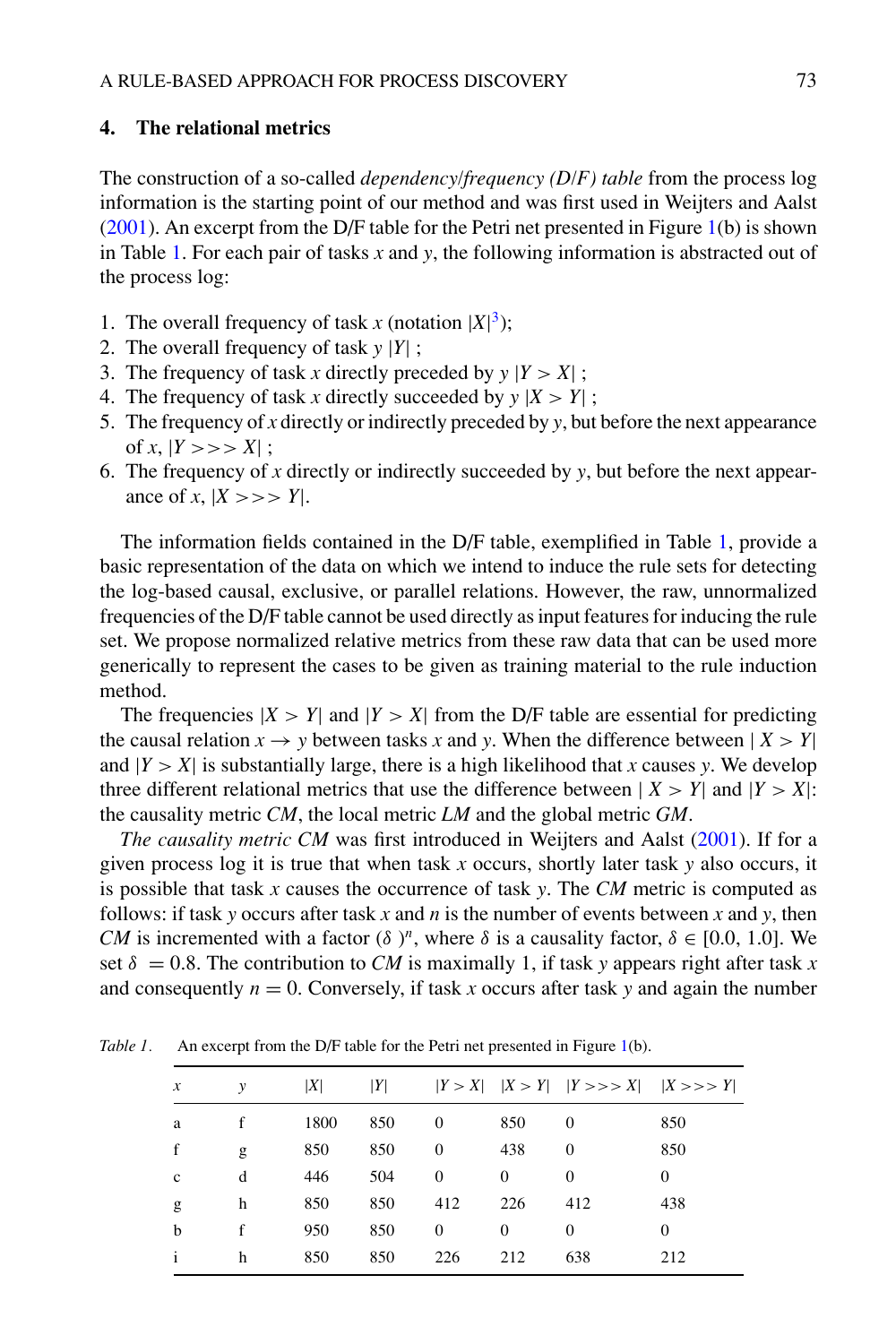of events between x and y is  $n$ , CM is decreased with  $(\delta)^n$ . After processing the whole log, *CM* is divided with the minimum of the overall frequency of *x* and *y*.

*The local metric LM* was also first introduced in Weijters and Aalst [\(2001\)](#page-20-8). Considering tasks *x* and *y*, the local metric *LM* is expressing the tendency of the succession relation  $x > y$  by comparing the magnitude of  $|X > Y|$  versus  $|Y > X|$ . The formula for the local metric *LM*, considering the probability of 95% likelihood of the causality relation, is:

$$
LM = P - 1.96\sqrt{\frac{P(1 - P)}{N + 1}}, P = \frac{|X > Y|}{N + 1}, N = |X > Y| + |Y > X|(1)
$$

The basis of this measure is a statistical confidence interval estimator (Mitchell, [1995\)](#page-20-11). Using the expression from Formula 1, we estimate with a probability of 95% the likelihood of the causality relation, by comparing the magnitude of  $|X \rangle Y$  versus |*Y*  $> X$ . For example, if  $|A > B| = 30$ ,  $|B > A| = 1$  and  $|A > C| = 60$ ,  $|C > A| = 2$ , what is the most likely: *a* causes *b* or *a* causes *c*? Although both ratios  $\frac{|A>B|}{|B>A|}$  and  $\frac{|A>C|}{|C>A|}$ equal 30, *a* is more likely to cause *c* than *b*. Our *LM* measure for tasks *a* and *b* gives a value of  $LM = 0.85$  and for tasks *a* and *c* gives a value of  $LM = 0.90$ , which is in line with our intuition.

Let's now consider again the Petri net from Figure  $1(b)$  $1(b)$ . If we suppose that the number of lines in the log corresponding to this Petri net is equal to 1000 (i.e., #*L*=1000), we can have the following three situations:

- 1.  $|C > E| = 1000, |E > C| = 0, LM = 0.997,$
- 2.  $|H > G| = 600, |G > H| = 400, LM = 0.569,$
- 3.  $|F > B| = 0, |B > F| = 0, LM = 0.$

In the sequential case (situation 1), because *e* always succeeds *c*, *LM*  $\cong$  1. When *h* and *g* are in parallel, in situation 2,  $LM = 0.569$ , i.e., a value much smaller than 1. In the case of the choice between *f* and *b*, in situation 3,  $LM = 0$ . In general, the LM measure has a value close to 1 when there is a clear tendency of causality between tasks *x* and *y*. When the *LM* measure is close to 0, there is no causality relation between tasks *x* and *y*. When the *LM* measure has a value close to 0.5, then  $x > y$  and  $y > x$ , but a clear tendency of causality cannot be identified.

*LM* thus expresses the succession tendency by comparing the magnitude of  $| X > Y |$ versus  $|Y| > X$  at a local level. Consider, for example, that the number of lines in our log is  $#L = 1000$  and the frequencies of tasks *a*, *b* and *c* are  $|A| = 1000$ ,  $|B| = 1000$  and |  $|C| = 1000$ . We also know that  $|A > B| = 900$ ,  $|B > A| = 0$  and  $|A > C| = 50$  and  $|C > A|$  $A| = 0$ . The question is whether *a* is the most likely cause of *b* or of *c*. For *a* causes *b*,  $LM = 0.996$  and for *a* causes *c*,  $LM = 0.942$ , so we can conclude that *a* causes both *b* and *c*. However, one can argue that *c* succeeds *a* less frequently, thus *a* should be rather considered the cause of *b*.

We therefore built another measure, the *global metric GM*:

$$
GM = (|A > B| - |B > A|) \frac{\#L}{|A| * |B|}
$$
 (2)

Example values for the *GM* and *LM* metrics are given in Table [2.](#page-8-1)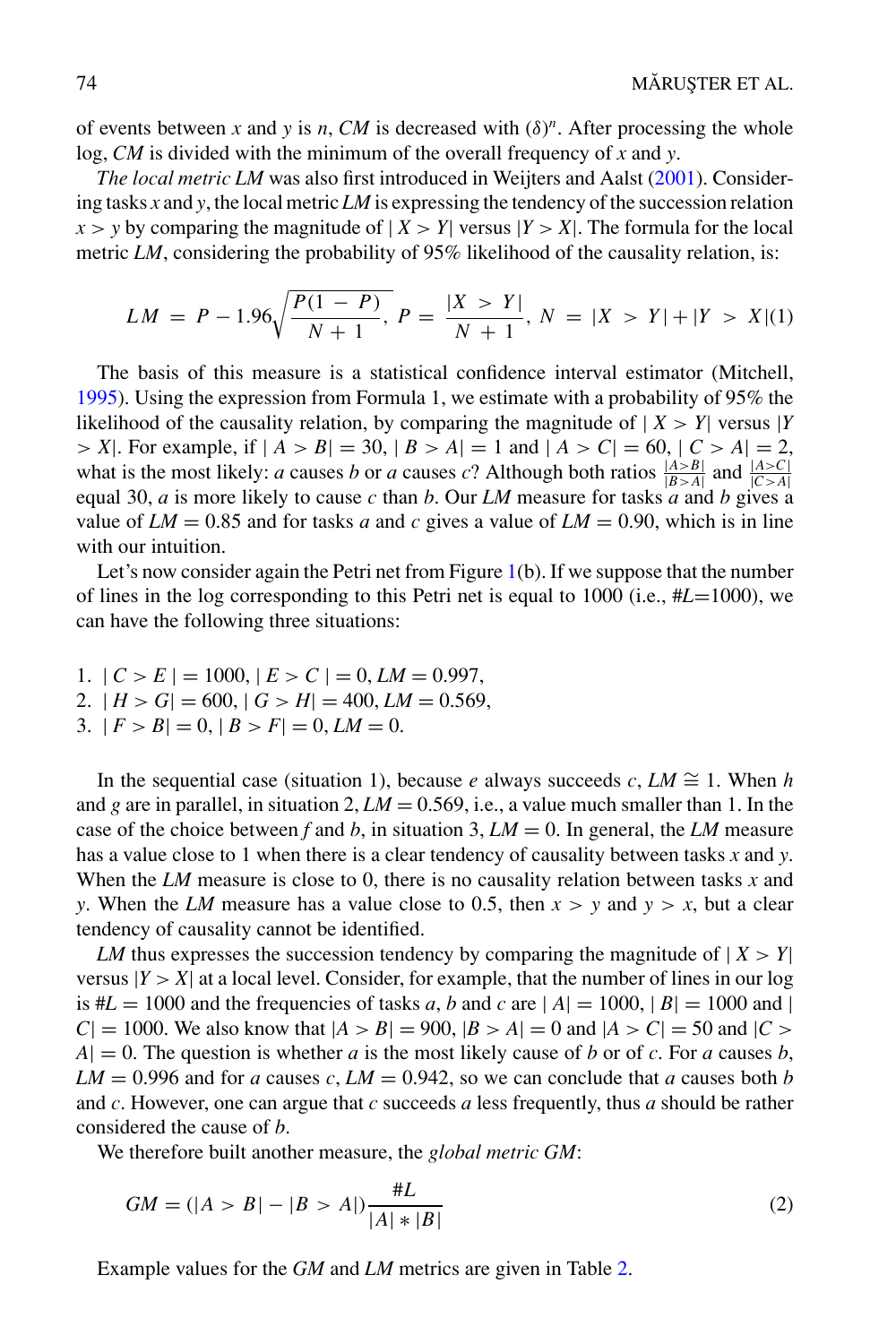| Х | No. of events $ X > A $ | A>X | LM   | GМ   |
|---|-------------------------|-----|------|------|
| B | 1000                    | 900 | 0.99 | 0.90 |
| C | 1000                    | 50  | 0.94 | 0.05 |

<span id="page-8-1"></span>*Table 2.* Illustration of GM and LM measures.

In determining the likelihood of causality between two events *x* and *y*, the *GM* metric acts as a global metric because it takes into account the overall frequencies of tasks *x* and *y*, while the *LM* metric is a local metric taking into account only the magnitude of  $\vert$  $X > Y$ | versus  $|Y > X|$ .

The *CM*, *LM*, and *GM* metrics have been developed specifically to be used as predictors for the causality relation. They are less useful for deciding between exclusive and parallel relations, for which we need to develop other adequate predictors. While we may know  $a \rightarrow x$  and  $a \rightarrow y$ , we do not know whether x #y or  $x \parallel y$ .  $| X > Y |$  and  $| Y > X |$  frequencies from the D/F table can be used again to decide between exclusive and parallel relations. When between *x* and *y* there is an exclusive relation, both  $| X > Y |$  and  $| Y > X |$  frequencies should be zero or a small value, while for the parallel case both should be relatively high. Because the rule set to be induced using these metrics as predictors must be general, we have to take into account also the frequencies of tasks *x* and *y*; we therefore normalize  $| X > Y |$  and  $| Y > X |$  by dividing it by the minimum of  $| X |$  and  $| Y |$ . We define the *YX* and *XY* metrics as follows:

- *YX*: the proportion of |*Y* > *X*| accounted by the minimum frequency of *x* and *y* i.e.,  $YX = |Y > X| / min\{|X|, |Y|\};$
- $XY$ : the proportion of  $| X > Y |$  accounted by the minimum frequency of *x* and *y* i.e.,  $XY = |X > Y| / min\{|X|, |Y|\};$

In Table [3](#page-9-0) the values for the relational metrics of some task pairs for the Petri net shown in Figure [1\(](#page-1-0)b) are presented.

# <span id="page-8-0"></span>**5. The induction and evaluation of decision rule sets**

In Section [4](#page-6-0) we introduced five relational metrics *CM*, *GM*, *LM*, *YX* and *XY* to be used as predictive features for determining the causal and exclusive/parallel relations between pairs of events. The idea is to use the learning material generated in Section [3,](#page-4-0) compute the five relational metrics, and induce decision rule sets that detect the existing log-based relations between tasks.

When choosing a suitable learning algorithm we have to establish some criteria. First, we want to obtain a model that can be easily understood; second, we are interested in a fast and efficient algorithm. Ripper is an algorithm that induces minimal descriptionlength rule sets (Cohen, [1995\)](#page-19-7). It has been shown that Ripper is competitive with the commonly-used alternative algorithm C4.5rules (Quinlan, [1993\)](#page-20-12) in terms of error rates, but more efficient than C4.5rules on noisy data (Cohen, [1995\)](#page-19-7), thus it seems to meet our requirements.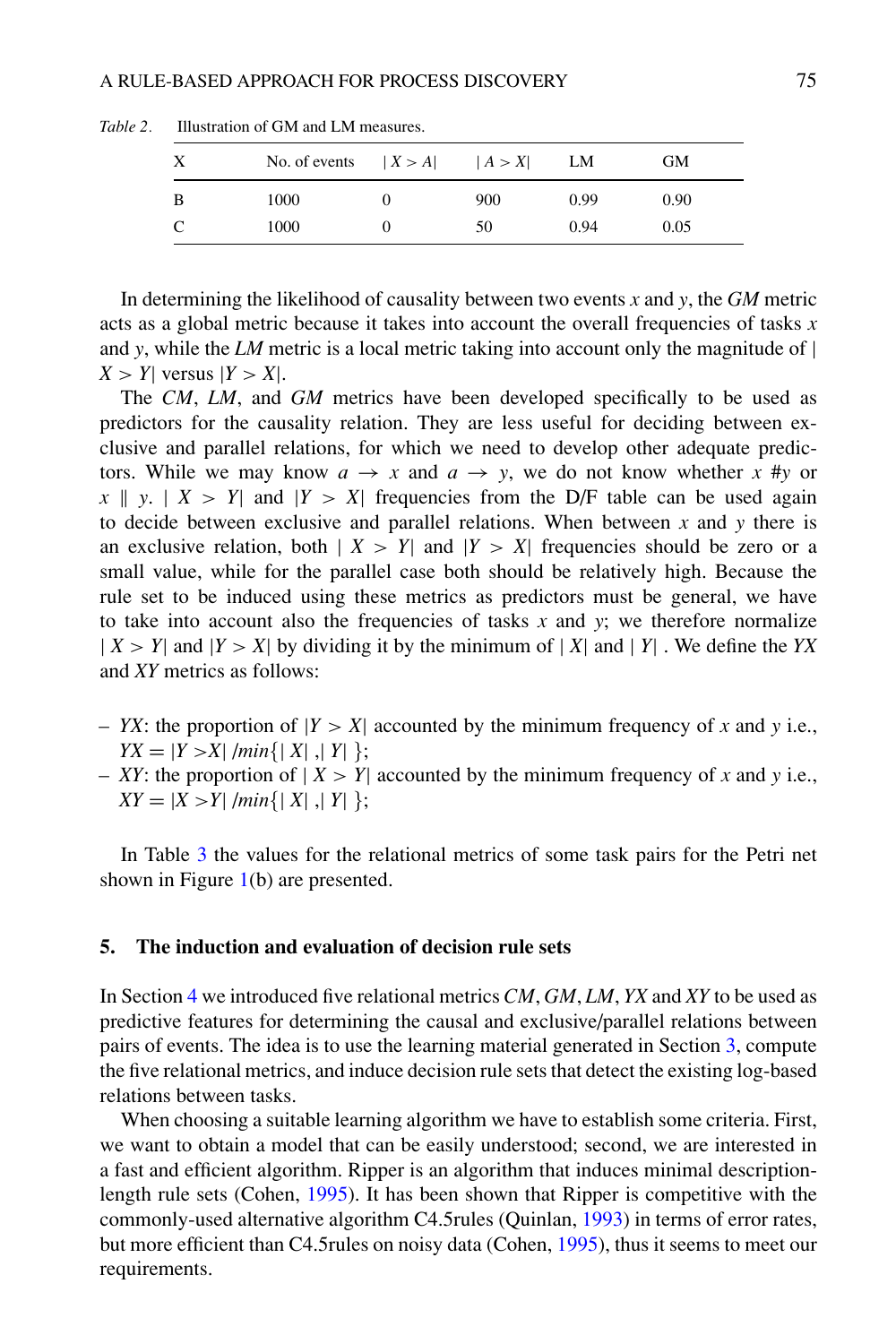<span id="page-9-0"></span>*Table 3.* Excerpt from the learning material used to induce the rule set for detecting causal relations (Step 1) and the exclusive/parallel relations (Step 2), from the log generated by the Petri net presented in Figure [1\(](#page-1-0)b). *x* and *y* represent the task identifiers, *CM*, *GM*, *LM*, *YX* and *XY* are the calculated relational measures, and the relation class ("Rel"); "c" (causal), "n" (non-causal), "e" (exclusive), and "p" (parallel).

| Step         | $\boldsymbol{x}$ | y           | CM       | GМ       | LM    | YX    | XY    | Rel         |
|--------------|------------------|-------------|----------|----------|-------|-------|-------|-------------|
| $\mathbf{1}$ | a                | f           | 1.000    | 1.000    | 0.998 | 0.000 | 1.000 | $\mathbf c$ |
| 1            | a                | b           | 1.000    | 1.000    | 0.998 | 0.000 | 1.000 | $\mathbf c$ |
| 1            | f                | g           | 0.903    | 1.091    | 0.996 | 0.000 | 0.515 | $\mathbf c$ |
| 1            | f                | $\mathbf h$ | 0.857    | 1.026    | 0.995 | 0.000 | 0.485 | $\mathbf c$ |
| $\mathbf{1}$ | $\mathbf b$      | a           | $-1.000$ | $-1.000$ | 0.000 | 1.000 | 0.000 | $\mathbf n$ |
| 1            | $\mathbf{c}$     | d           | 0.000    | 0.000    | 0.000 | 0.000 | 0.000 | n           |
| $\mathbf{1}$ | g                | $\mathbf h$ | $-0.019$ | $-0.436$ | 0.317 | 0.485 | 0.266 | $\mathbf n$ |
| 2            | $\mathbf b$      | f           | 0.000    | 0.000    | 0.000 | 0.000 | 0.000 | e           |
| 2            | $\mathbf{c}$     | d           | 0.000    | 0.000    | 0.000 | 0.000 | 0.000 | e           |
| 2            | g                | h           | $-0.019$ | $-0.436$ | 0.317 | 0.485 | 0.266 | p           |
| 2            | $\mathbf{i}$     | $\mathbf h$ | $-0.404$ | $-0.035$ | 0.437 | 0.266 | 0.249 | p           |

For inducing the rule sets we have to provide a set of examples, each of which has been labelled with a *class*. We label each example corresponding to the log-based relations that can exist between two tasks: "c" for causal, "e" for exclusive, "p" for parallel and "i" for an inverse causal relation.

We induce two independent rule sets. First we separate the learning material needed in the first step, i.e., the detection of causal relations. Therefore, we label each instance of the generated learning material with a "c", whether there is a causal relation between the tasks, else with an "n". In the second step we select from the learning material only the pairs of tasks sharing the same cause or the same direct successor task. We label these instances with an "e" or a "p" when there is an exclusive or a parallel relation, respectively. An excerpt of learning material with this class labelling is presented in Table [3.](#page-9-0) Note the pairs  $(c, d)$  and  $(g, h)$  which are labelled in Step 1 with an "n" (in the first step they are used as non-causal examples), while in Step 2 they are labelled "e" and "p" respectively, as labelled examples of exclusive and the parallel relations.

# *5.1. Induction a rule set for detecting causal relations*

The computed relational measures corresponding to the 400 generated logs are stored into one file that serves as training material for the induction of the rule sets. This file contains a total of 341,577 data points. In order to obtain the rule sets, we use Ripper algorithm (Cohen, [1995\)](#page-19-7). This algorithm produces ordered rules according to several optional algorithmic parameters. We use the default method, i.e., ordering by increasing frequency, with the most frequent class as the default rule. After arranging the classes, Ripper finds rules to separate  $class_1$  from classes  $class_2$ , ...,  $class_n$ , then rules to separate *class*<sub>2</sub> from classes *class*<sub>3</sub>, ..., *class<sub>n</sub>*, and so on. To obtain a rule set for detecting the causal relations, we use only the instances labelled with "c" or "n". We obtain 33 ordered rules for class "c" ("n" is the default class); we refer this rule set as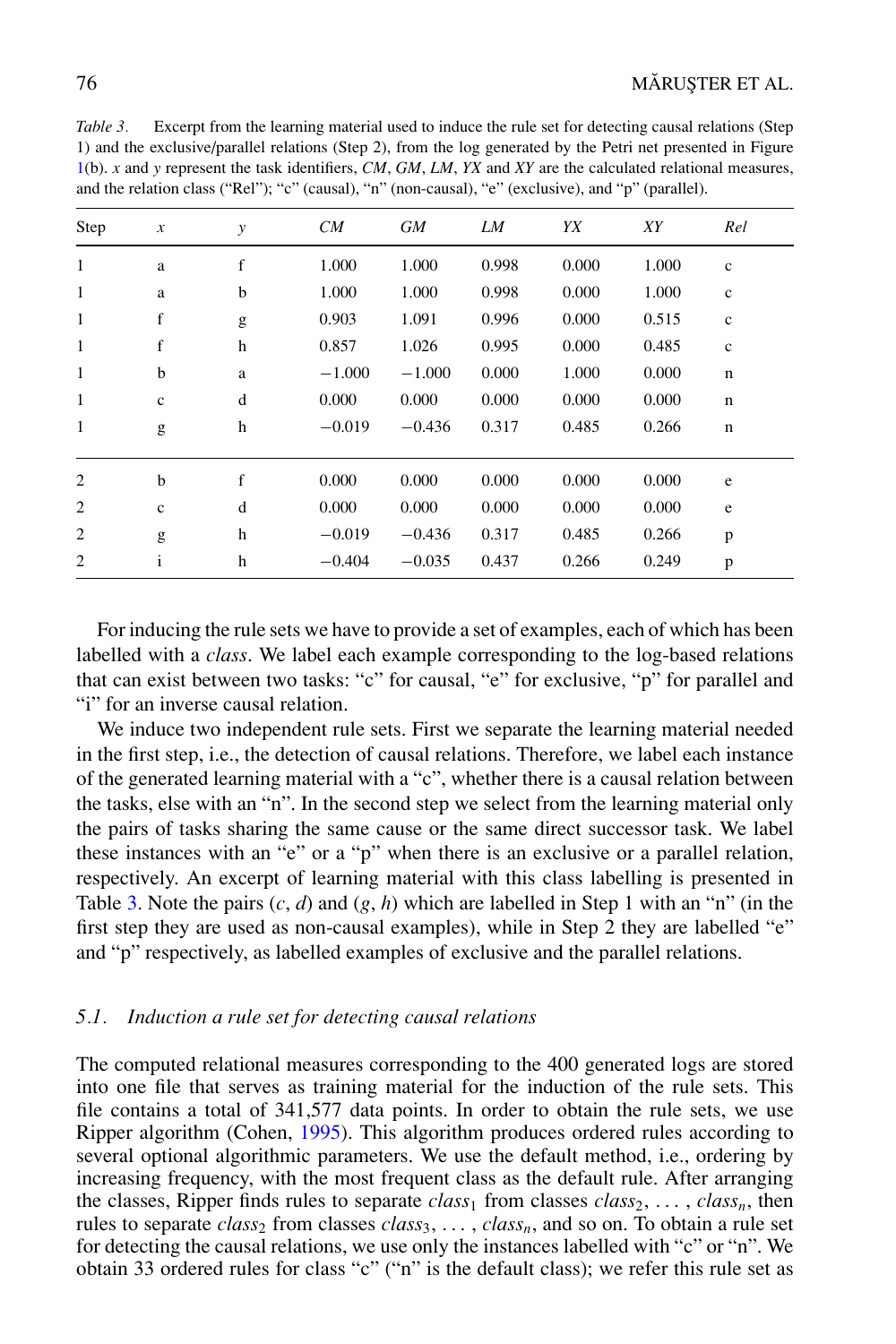RIPPER CAUS. The training error rate for RIPPER CAUS is 0.08% (the training error rate represents the rate of incorrect predictions made by the model relabeling the training data set). Since training error is not relevant to assess the generalization performance and quality of a rule set, we estimate its generalization performance using test material in Section [5.3.](#page-12-0) Below we present a selection of rules that cover more than 100 positive instances.

Rule1: IF LM  $> = 0.949$  AND XY  $> = 0.081$  THEN class c [10797 pos, 0 neg] Rule2: IF LM  $> = 0.865$  AND YX  $= 0$  AND GM  $> = 0.224$  THEN class c [1928 pos, 6 neg] Rule3: IF LM  $> = 0.844$  AND CM  $> = 0.214$ , CM  $< = 0.438$  THEN class c [525 pos, 1 neg] Rule4: IF LM  $> = 0.741$  AND GM  $> = 0.136$  AND YX  $< = 0.009$  AND CM  $> = 0.267$  AND  $CM <$  =0.59 THEN class c [337 pos, 0 neg] Rule5: IF  $XY > 0.6$  AND CM  $\lt = 0.827$  THEN class c [536 pos, 0 neg] Rule6: IF LM  $> = 0.702$  AND YX  $< = 0.009$  AND GM  $> = 0.36$  THEN class c [273 pos, 0 neg] Rule7: IF LM  $> = 0.812$  AND CM  $< = 0.96$  AND GM  $> = 0.461$  THEN class c [142 pos,

0 neg]

Because the feature *LM* appears multiple times in several rules, we can simplify these rules by considering the intersection of the intervals specified by the *LM* metric. We choose to show the rules with a coverage of over 100 positive instances and less than 7 negative instances.

Let us interpret these rules. Suppose that we want to detect the relation between two tasks  $x$  and  $y$ . Rule1 has the highest coverage of positive examples: almost 70% of "c" instances match this rule. If the *LM* measure has a very high value (i.e., there is a big difference in magnitude between  $|X > Y|$  and  $|Y \rangle$  *X* frequencies) and the *XY* measure is exceeding a small value, there is a high chance of a causal relation existing between x and y. Similarly, the first condition of Rule2 specifies *LM* to be high; the second condition requires the global measure *GM* to exceed 0.2, i.e., the difference between  $|X > Y|$  and  $|Y > X|$  frequencies accounted by the overall frequencies of *x* and *y* should be sufficiently high. The third condition specifies that the value for the *YX* measure must be 0, i.e.,  $|Y| > X$  = 0. In general, the rules require the *LM* measure to exceed a high value, *YX* to be a value close to zero, while *XY* should be bigger than 0. Also, *CM* and *GM* measures should be sufficient large.

# *5.2. Inducing a rule set for detecting exclusive/parallel relations*

In order to induce the rule set for detecting exclusive/parallel relations from the labelled examples generated in Section [3,](#page-4-0) we select only the pairs of tasks which share the same cause or the same direct successor task. In Table [3](#page-9-0) at Step 2, the pairs of tasks in exclusive and parallel relations and the corresponding relational measures are shown. We see that tasks *g* and *h* have as same common cause the task *f* and tasks *b* and *f* have as same common cause the tasks *a*. The pairs in exclusive relation are labelled with "e" (e.g. the pair of tasks  $(b, f)$ ) and those in parallel relations with "p" (e.g. the pair  $(g, h)$ ).

When we induced the rule set for detecting causal relations we were primarily interested in rules that predict the "c" class. Here we want to develop rules for both the exclusive and parallel relations ("e" and "p" classes). We employ Ripper with the rule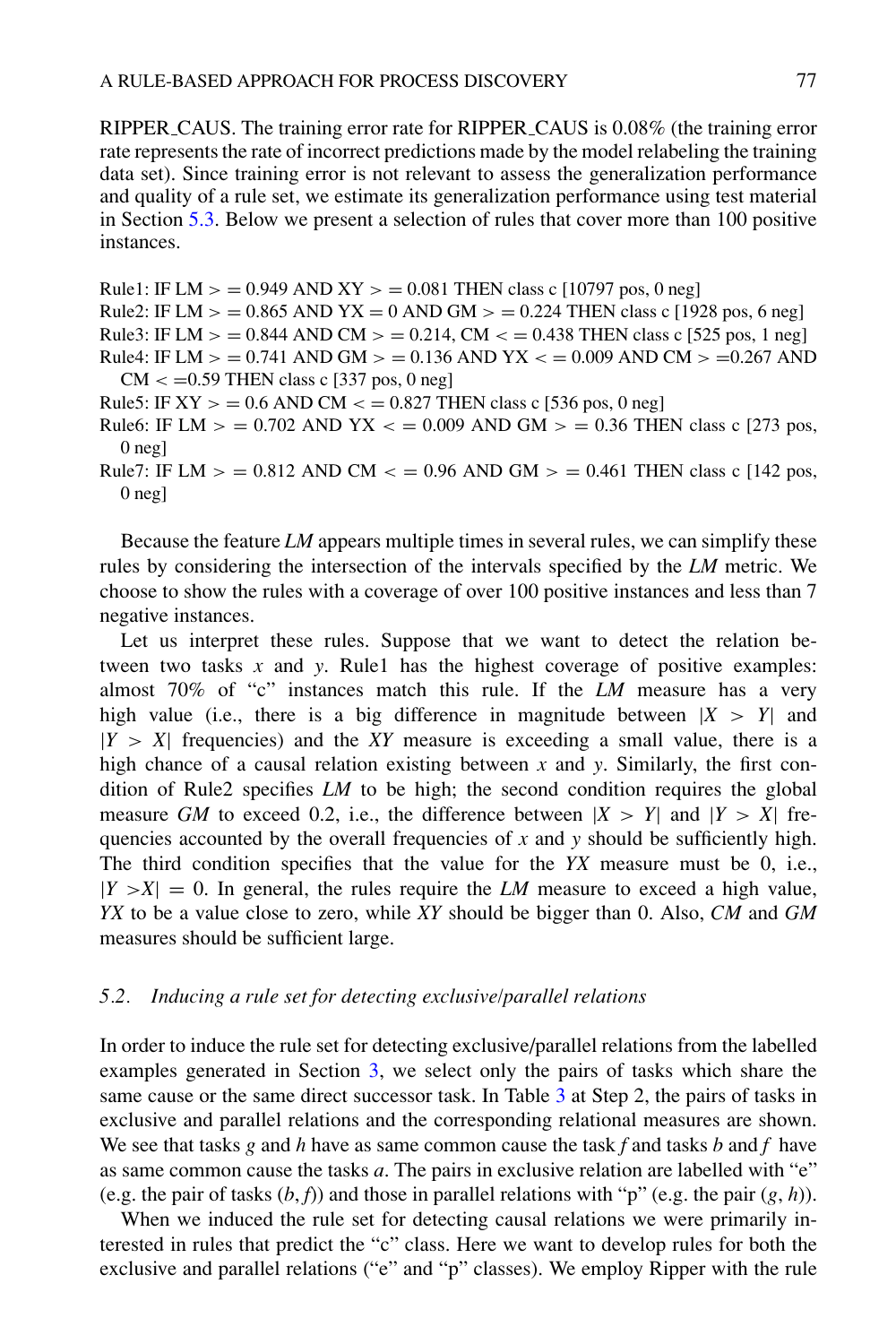ordering parameter set to produce unordered rules: with this setting Ripper induces rules for both classes rather than leaving the default rule for one of the two. Conflicts are resolved by deciding in favor of the rule with lowest training-set error. We obtain the RIPPER ANDOR rule set with 15 unordered rules, 7 for class "e" and 8 for class"p", with training error rate 0.38%.

The 14 unordered rules are the following (we omit one rule with very low coverage):

Rule1: IF  $XY = 0$  AND GM  $> = 0$  THEN class e [4734 pos, 32 neg] Rule2: IF XY  $\lt$  = 0.01 AND CM  $\lt$  = -0.35 AND YX  $\lt$  = 0.04 THEN class e [486 pos, 0 neg] Rule3: IF YX  $\lt = 0.01$  AND LM  $\lt = 0.31$  AND CM  $\gt = -0.02$  AND CM  $\lt = 0.04$  THEN class e [3006 pos, 2 neg] Rule4: IF YX  $<$  = 0.01 AND CM  $<$  = -0.26 THEN class e [588 pos, 8 neg] Rule5: IF  $YX \le 0.01$  AND  $XY \le 0$  AND CM  $\ge 0.06$  AND CM  $\le 0.01$  THEN class e [2704 pos, 7 neg] Rule6: IF  $XY \le 0.01$  AND CM  $> 0.29$  THEN class e [253 pos, 0 neg] Rule7: IF  $XY$  > = 0.01 AND  $YX$  > = 0.02 THEN class p [5146 pos, 0 neg] Rule8: IF XY > = 0.02 AND CM > = -0.24 AND LM > = 0.33 THEN class p [3153 pos, 0 neg] Rule9: IF YX > = 0.01 AND CM > = -0.26 AND CM < = -0.07 THEN class p [1833 pos, 1 neg] Rule10: IF XY > = 0.01 AND CM > = -0.24 AND CM < = -0.04 THEN class p [2227 pos, 3 neg] Rule11: IF  $YX > 0.01$  AND CM  $> 0.06$  THEN class p [1523 pos, 1 neg] Rule12: IF GM  $\lt = -0.01$  AND CM  $\gt = 0.08$  THEN class p [223 pos, 0 neg] Rule13: IF  $YX > 0.02$  AND GM  $\lt = -0.03$  THEN class p [1716 pos, 1 neg] Rule14: IF  $XY > 0.06$  THEN class p [3865 pos, 0 neg]

Let us inspect first the RIPPER\_ANDOR rule set for class "p". First, Rule7, which has the highest coverage (it matches almost 93% of the "p" instances in the training data), requires that both the *XY* and *YX* measures exceed zero, as expected: if there are sufficient occurrences of task  $x$  and task  $y$  next to each other, then there is likely to be a parallel relation between them; if there are few such occurrences, there is likely to be some noise involved and then the relation between tasks is probably exclusive. Rule14 goes in the same direction as Rule7, but requires only the measure *XY* to be higher than zero. The remaining rules for class "p" have also high coverage; other than Rule7 and Rule14 they include different combinations of all five measures. For example, Rule8 specifies three conditions: the first one requires *XY* to be higher than zero; the second condition specifies *LM* to be higher that 0.33 (a value for *LM* that has to exceed 0.33 means that the difference between  $|X \rangle Y$  and  $|Y \rangle X$  frequencies should be relatively small, which is understandable in case of parallel tasks); the third condition involving the *CM* measure is not straightforward to interpret.

Inspecting the rules for class "e" we expect to find complementary conditions. Rule1 has the highest coverage, but has also 32 counterexamples. This rule specifies that *XY* should be zero and  $GM \ge 0$ , which makes sense: in case of a choice between tasks x and *y* we would not expect any occurrence of *x* and *y* next to each other, which indeed leads to  $XY = 0$  and  $GM = 0$ . In the other rules for class "e" we see that XY and YX should be smaller than 0.01, which ensures the detection of an exclusive relation when there is noise. The involvement of the *CM* measure becomes clearer when inspecting all rules, both for the "e" and the "p" class. In general, in case of class "e", *CM* should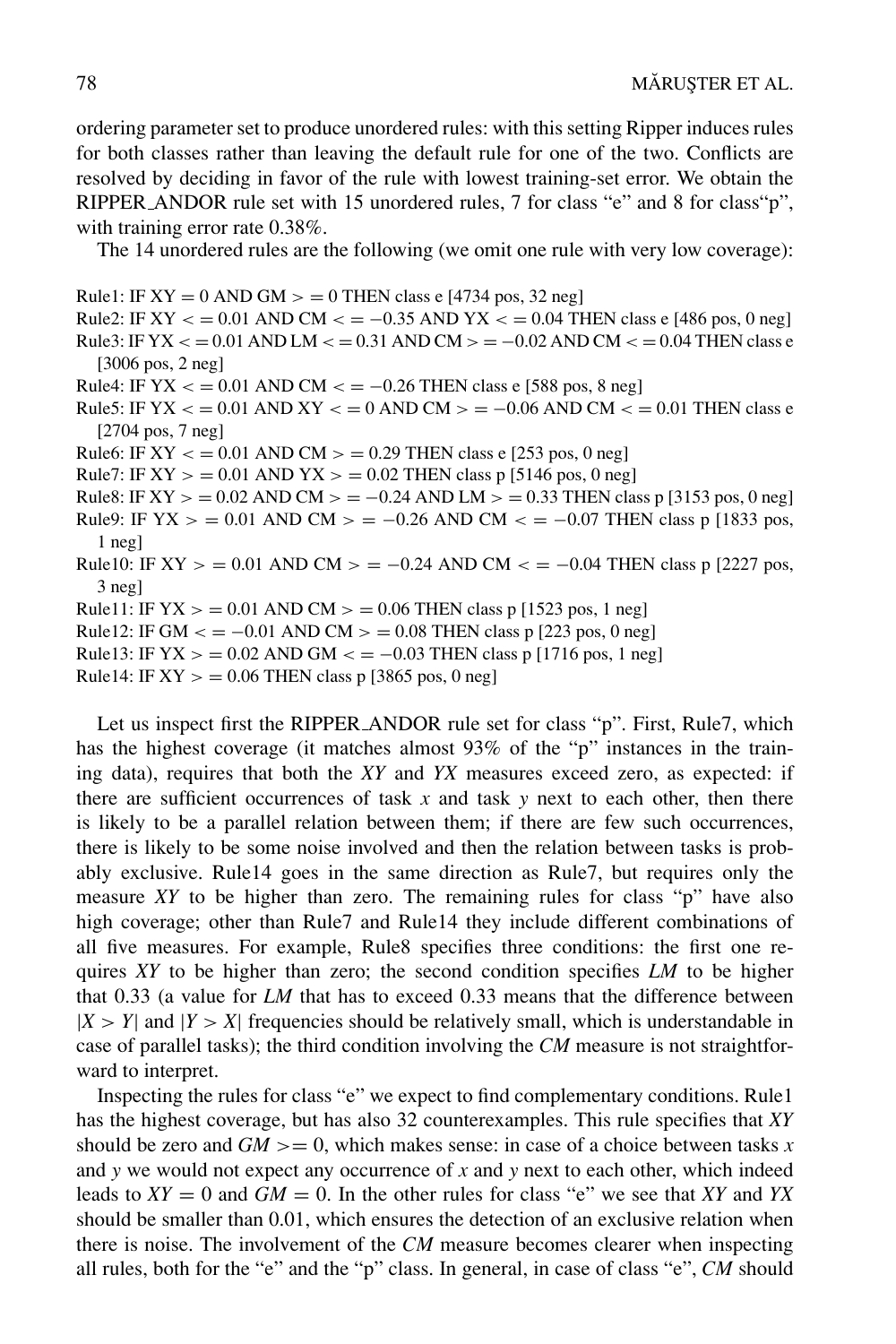be found in an interval close to zero (Rule3 and Rule5), while in case of "p" class, *CM* should not reach zero (Rule9 and Rule10). Rule6 and Rule11 both specify that *CM* should be larger than zero; the decision on an exclusive or a parallel relation is based on the *XY* measure (Rule3), which should be smaller than 0.01, and on *YX* (Rule11), which should be larger than 0.01. If there is a choice between tasks *x* and *y* and cycles exist, then *x* and *y* do not appear next to each other (rather, *y* appears somewhere later after *x*), so the *CM* measure has to exceed a certain value, as witnessed in Rule6.

#### <span id="page-12-0"></span>*5.3. Evaluation of the rule sets*

In the previous section we shown the induction of two rule sets: one for detecting the causal relations and one for detecting exclusive or parallel relations. A natural step is to inspect how well these two rule sets generalize by performing evaluation tests.

Estimating the generalization error can be done with a range of methods (Weiss and Kulikowski, [1991\)](#page-20-13). *k-fold cross-validation* (*k*-fold CV) is a commonly-used evaluation method that can be used to evaluate how well a model will generalize to new data. The data set is divided into *k* subsets. Each time, one of the *k* subsets is used as the test set and the other *k*-1 subsets are joined to form a training set. Subsequently, the average error across the *k* trials is computed. We set *k* to the commonly used value of 10 (Weiss and Kulikowski, [1991\)](#page-20-13).

In order to compare the performance of the 10 obtained models, we consider three averaged performance indicators: the error rate, precision and recall. Error rate is not always an adequate performance measure, because it gives skewed estimates of generalization accuracy when classes are imbalanced in their frequencies. In the case of identifying the relations between tasks we are interested to see an aggregate of the cost of false positives and false negatives, expressed in terms of recall and precision. In case of causal relations, false positives are false causal relations found, i.e., linking tasks which are not causally related. False negative are actual causal relations that are omitted from the Petri net. Asserting that precision and recall are equally important, we use the combined F-measure (Weiss and Indhurkya, [1998\)](#page-20-14) (Eq. [\(3\)](#page-12-1)). In Eq. [\(3\)](#page-12-1), *TP* are class members classified as class members, *FP* are class non-members classified as class members and *FN* are class members classified as class non-members.

$$
F = \frac{2 * TP}{2 * TP + FP + FN} \tag{3}
$$

<span id="page-12-1"></span>Performing 10-fold CV experiments with Ripper, we obtain for class "c" an average error rate of 0.11%, 99.35 precision, 98.09 recall and 98.72 F-measure. Detecting classes "e" and "p", Ripper achieves an averaged error rate of 0.46%. On class "e" Ripper obtains 98.99 precision, 99.68 recall and 99.33 F-measure, while for class "p" gets 99.72 precision, 99.08 recall and 99.40 F-measure (see Table [4\)](#page-13-0). In our previous work (Mărușter, Weijters et al., [2002\)](#page-20-7), we developed a logistic regression approach to detect direct successors (the "c" class), using a global threshold. In case of logistic regression models based on the same 10-fold CV experiments, we obtain an error rate of 2.70%, 99.10 precision, 97.52 recall and 98.29 F-measure. Performing a paired *t*-test, we compare the performance of the logistic regression model and the rule-set model to detect the "c" class. The outcome is that there is a significant difference between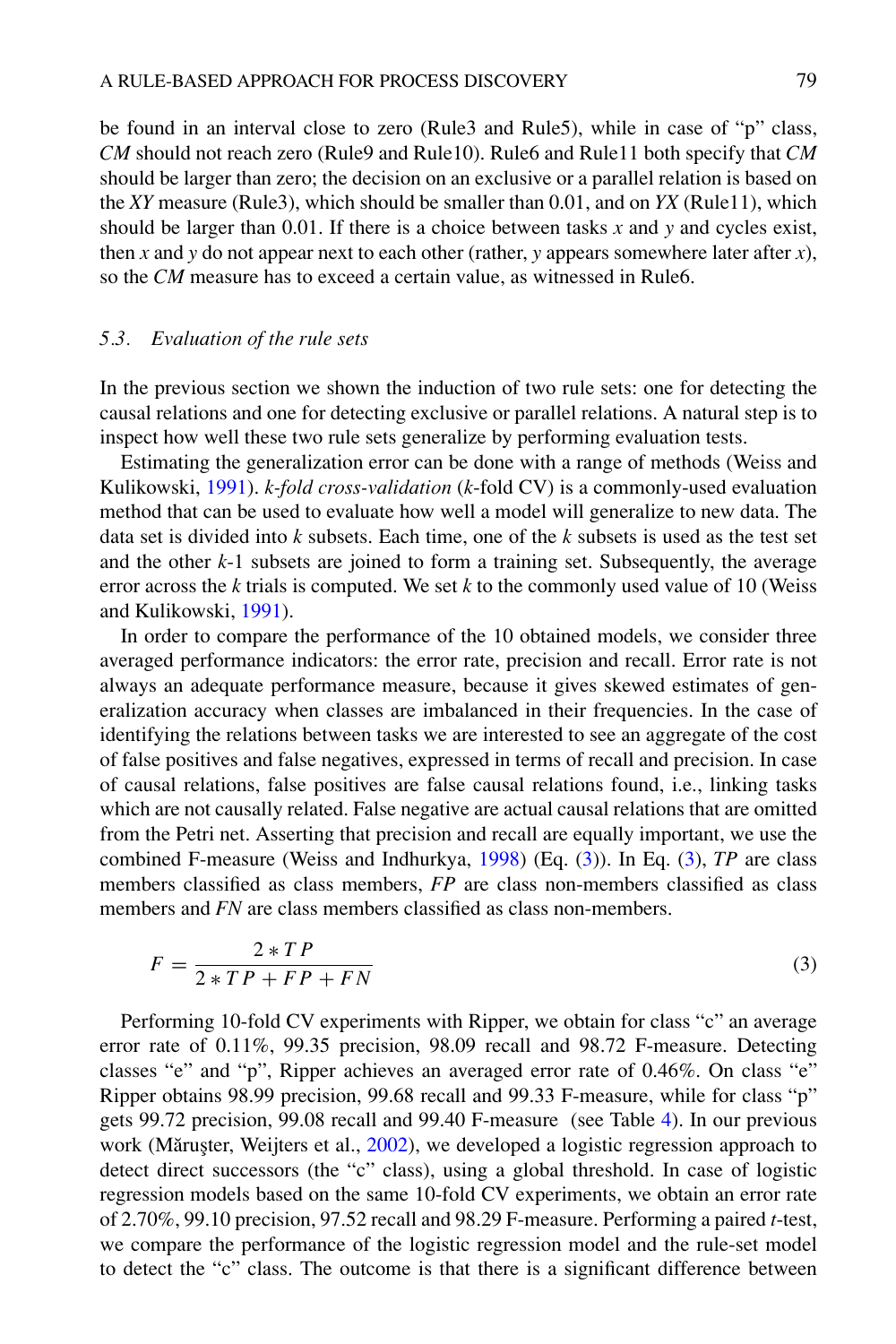| 10-fold CV                | error rate | precision | recall | F[0.1] |
|---------------------------|------------|-----------|--------|--------|
| Ripper "c" class $0.11\%$ |            | 99.35     | 98.09  | 98.72  |
| Ripper "e" class $0.46\%$ |            | 98.99     | 99.68  | 99.33  |
| Ripper "p" class $0.46\%$ |            | 99.72     | 99.08  | 99.40  |

<span id="page-13-0"></span>*Table 4.* Averaged error rates, precision, recall and F-measures for the 10-fold CV experiments run with Ripper.

the performance (expressed in error rates) of the two models, and the rule-based model significantly outperform the logistic regression model.

So far we inspected the performance of (i) the first rule set for detecting causal relations and (ii) the second rule set for detecting exclusive/parallel relations separately. When we induced the second rule set, we initially selected all the task pairs that share a common cause or a common direct successor. This selection is made from "perfect" data, because we know which are the task pairs that share a common cause or a common direct successor in the learning material. However, in practice we do not know which are the task pairs causally related. Therefore, it is interesting to check the performance of the rule set for detecting exclusive/parallel relations based on predicted data, i.e., to use the first rule set to predict the causal relations. From this new learning material we select the task pairs that share a predicted common cause or a common direct successor and we induce with Ripper a new rule set that detects exclusive/parallel relations. The 10-fold averaged error rate of this new second rule set is 0.36%; the averaged F-measure for "e" and "p" classes is 99.83 and 99.85, respectively. These performance indicators are comparable with the performance indicators of the first rule set induced from perfect data (the averaged error rate is 0.46% and the F-measure is 99.33 for "e" and 99.40 for "p" classes). Because the performance indicators do not differ significantly, we have support to use the induced first rule set for performing future predictions on causal relations.

Based on the outcomes of the 10-fold CV experiments we can conclude that both rule sets (i.e., the rule set that detects causal relations and the rule set that detects exclusive/parallel relations) have a high generalization accuracy on unseen data. However, this performance was checked on test data which is randomly extracted from the generated learning material. The learning (and testing) material used so far was generated on the basis of a fixed and limited set of Petri-nets. In order to check how robust our rule sets are on relatively new data not originating from the same Petri nets as the training material, we check the rule set performance on new test material of increased difficulty. We built a new Petri net with 33 event types, having 6 OR-splits, 3 AND-splits and three loops (our training material was based on Petri nets with at most one loop). We used the same methodology to produce noise, imbalance and different log size as presented in Section [3.](#page-4-0) Applying the rule set RIPPER CAUS on this new test material results in an error rate of 0.31%; applying the rule set RIPPER ANDOR results in an error rate of 0.90%. The confusion matrix and the F-measure for the new test material by applying RIPPER CAUS and RIPPER ANDOR rule sets are presented in Table [5.](#page-14-1)

We conclude that our rule sets show good generalization performance on new data, even when generated by a Petri net process model with a different and more complex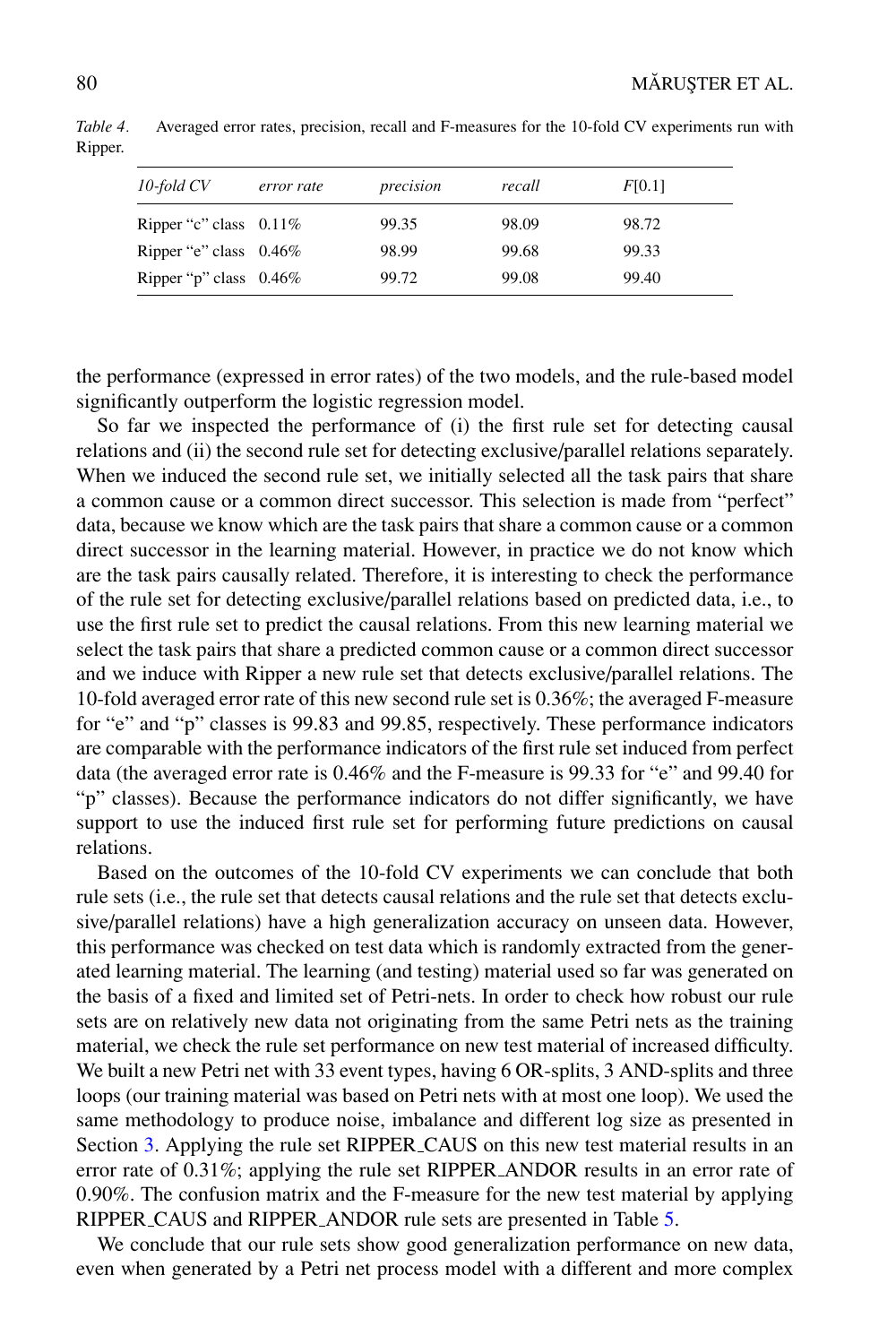|                  |               | Predicted        |                        | Predicted      |                  |
|------------------|---------------|------------------|------------------------|----------------|------------------|
| <i>Observed</i>  | $\mathcal{C}$ | $\boldsymbol{n}$ | <i><b>Observed</b></i> | $\epsilon$     | $\boldsymbol{p}$ |
| $\boldsymbol{c}$ | 4246          | 254              | $\boldsymbol{e}$       | 1181           | 19               |
| $\boldsymbol{n}$ | 79            | 104321           | $\overline{p}$         | $\overline{0}$ | 900              |
| Recall           | 94.36         | 99.92            | Recall                 | 98.42          | 100.00           |
| Precision        | 98.17         | 99.76            | Precision              | 100.00         | 97.93            |
| F                | 96.23         | 99.84            | F                      | 99.20          | 98.96            |

<span id="page-14-1"></span>*Table 5.* The confusion matrix and performance results for the rule sets RIPPER CAUS and RIPPER ANDOR on new test data with from a more complex Petri net than the training material.

structure than the Petri nets used to generate the training instances on which the rule sets were based.

## <span id="page-14-0"></span>**6. Analysis: Effects of noise and imbalance**

We concluded in the previous section that our rule sets are able to predict, with high accuracy, the presence of causal, exclusive and parallel relations between pairs of events. Nonetheless, the degree of incompleteness and noise of the process log will affect to a certain extent the quality of the process model. We are interested in investigating the influence of the number of event types, imbalance, noise and log size in the prediction of causal and exclusive/parallel relations.

By generating experimental data where variations appear in the number of event types, imbalance, noise and log size, we attempt to control how our method misses or incorrectly predicts some relations. We are now interested to investigate the influence of these variations on the generalization performance of the rule sets.

In order to inspect the rule sets performance when number of event types, imbalance, noise and log size are varied, we apply rule sets RIPPER CAUS and RIPPER ANDOR on each of the 400 individual log files and we calculate the following three types of measures:

- 1. F C: the F-measure obtained applying the rule set RIPPER CAUS. This F-measure is calculated with the formula from Eq. [\(3\)](#page-12-1), where *TP* are the number of task pairs in "c" relation classified as "c", *FP* are the number of task pairs in "n" relation classified as "c" and *FN* are the number of task pairs in "c" relation classified as "n".
- 2. F E PROP: the F-measure (also using Eq. [\(3\)](#page-12-1)) obtained with rule set RIPPER ANDOR, considering the propagated error. This means that in the previous step, some causal relations were missed or incorrectly found.

An analogous formula is used to compute the F P PROP for pairs of tasks in parallel relations.

In Figure  $2(a)$  $2(a)$  it can be observed how the number of event types is influencing the averaged F C. Generalization performance decreases slightly when using logs originating from the Petri net with 22 event types. A possible explanation is that this particular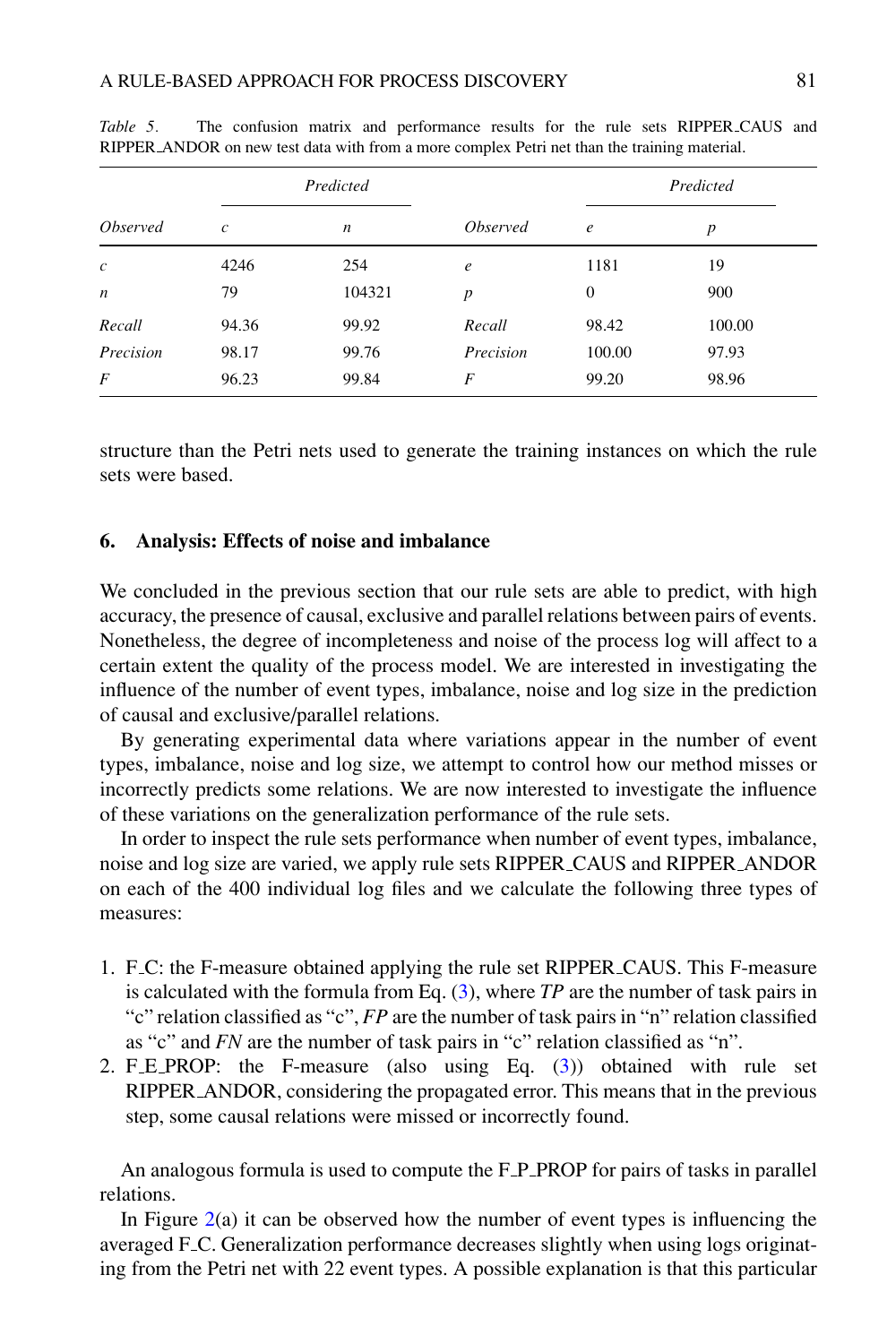<span id="page-15-0"></span>

<span id="page-15-1"></span>*Figure 2.* The effect of the number of event types on rule set performance.



*Figure 3.* The effect of imbalance on rule set performance.

Petri net exhibits more parallel behavior, which is more difficult to be predicted. The same effect is depicted in Figure [2\(](#page-15-0)b).

How the imbalance in AND/OR splits affects the performance is shown in Figure  $3(a)$  $3(a)$ . Inspecting the F C measure we see that when the imbalance is increased, generalization performance decreases. A different situation is shown in Figure [3\(](#page-15-1)b), where it appears that if the imbalance is increasing, the generalization performance on detecting exclusive relations also increases. It seems that a higher level of imbalance helps in distinguishing between exclusive and parallel relations. When the Petri nets are more balanced, event pairs in an "e" relation are more easily confused with pairs in a "p" relation. A possible explanation is that a rule for "p" class with a very high coverage often misclassifies "e" instances in certain conditions. Rule7 from the model RIPPER ANDOR has the highest coverage (i.e., 5146 positive and 0 negative examples):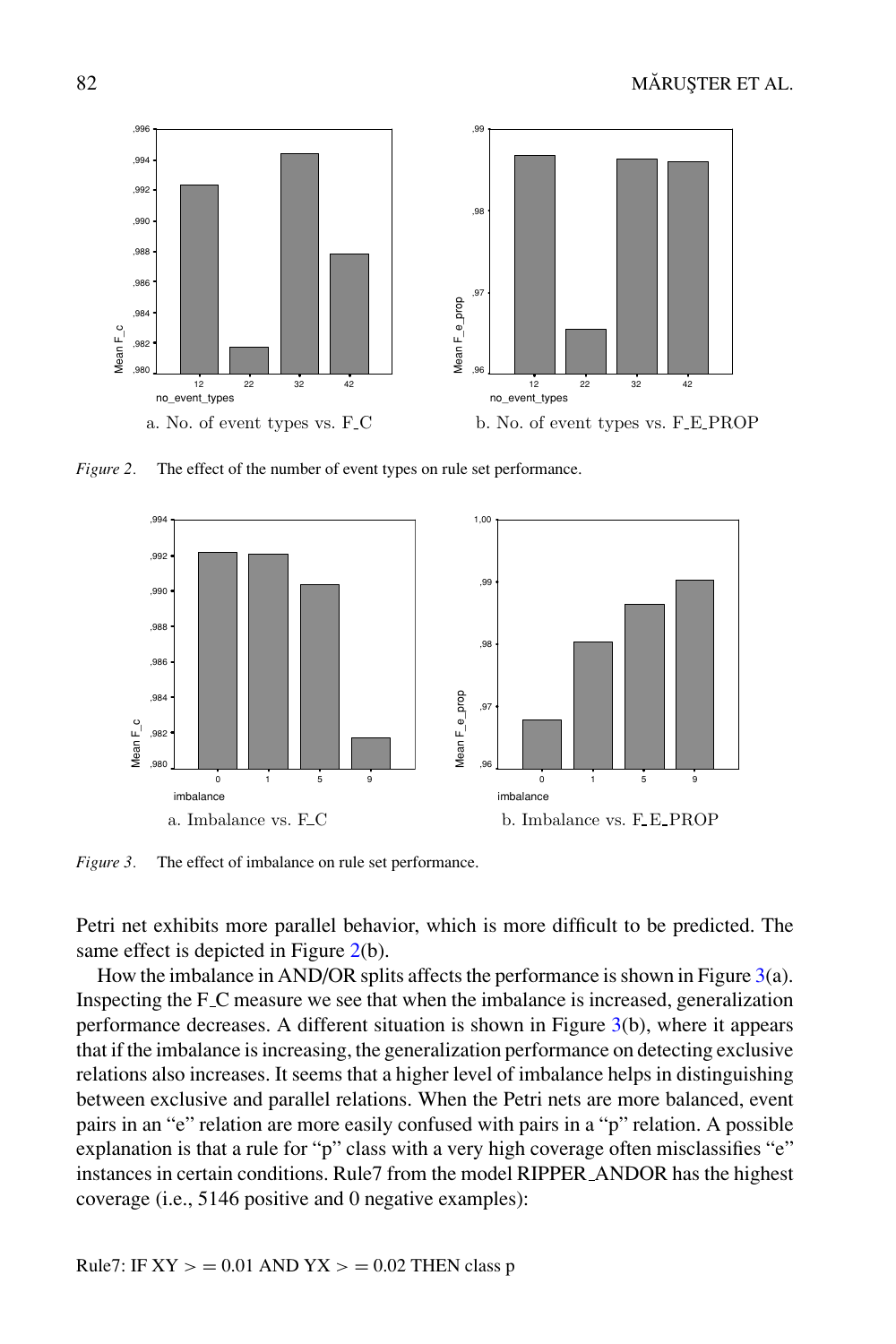<span id="page-16-0"></span>

<span id="page-16-1"></span>*Figure 4.* The effect of noise on rule set performance.



*Figure 5.* The effect of log size on rule set performance.

When classifying "e" instances in case of balanced Petri nets, both *XY* and *YX* can exceed 0.01 and 0.02 (because both "*xy*" and "*yx*" can occur in the log with comparable probability), thus such instances will be incorrectly classified as "p". When classifying "e" instances in case of unbalanced Petri nets, either only *XY* will exceed 0.01 or *YX* will exceed 0.02, thus such instances have a smaller chance to be classified as "p".

Figures  $4(a)$  $4(a)$  and (b) display the influence of noise on both performance measures F.C and F E PROP. They show the same expected behavior, namely that if the noise level increases, generalization performance decreases.

Figures [5\(](#page-16-1)a) and (b) illustrate how the performance measures F<sub>-C</sub> and F<sub>-E-PROP</sub> are influenced by log size. As expected, the incompleteness of the log affecting the generalization performance of finding causal relations: as log size increases, performance increases. However, as the log size increases, the performance of detecting exclusive relations decreases. Inspecting the data we remark that when the log is larger, pairs in an "e" relation tend to become more easily confused with pairs in "p" relation. One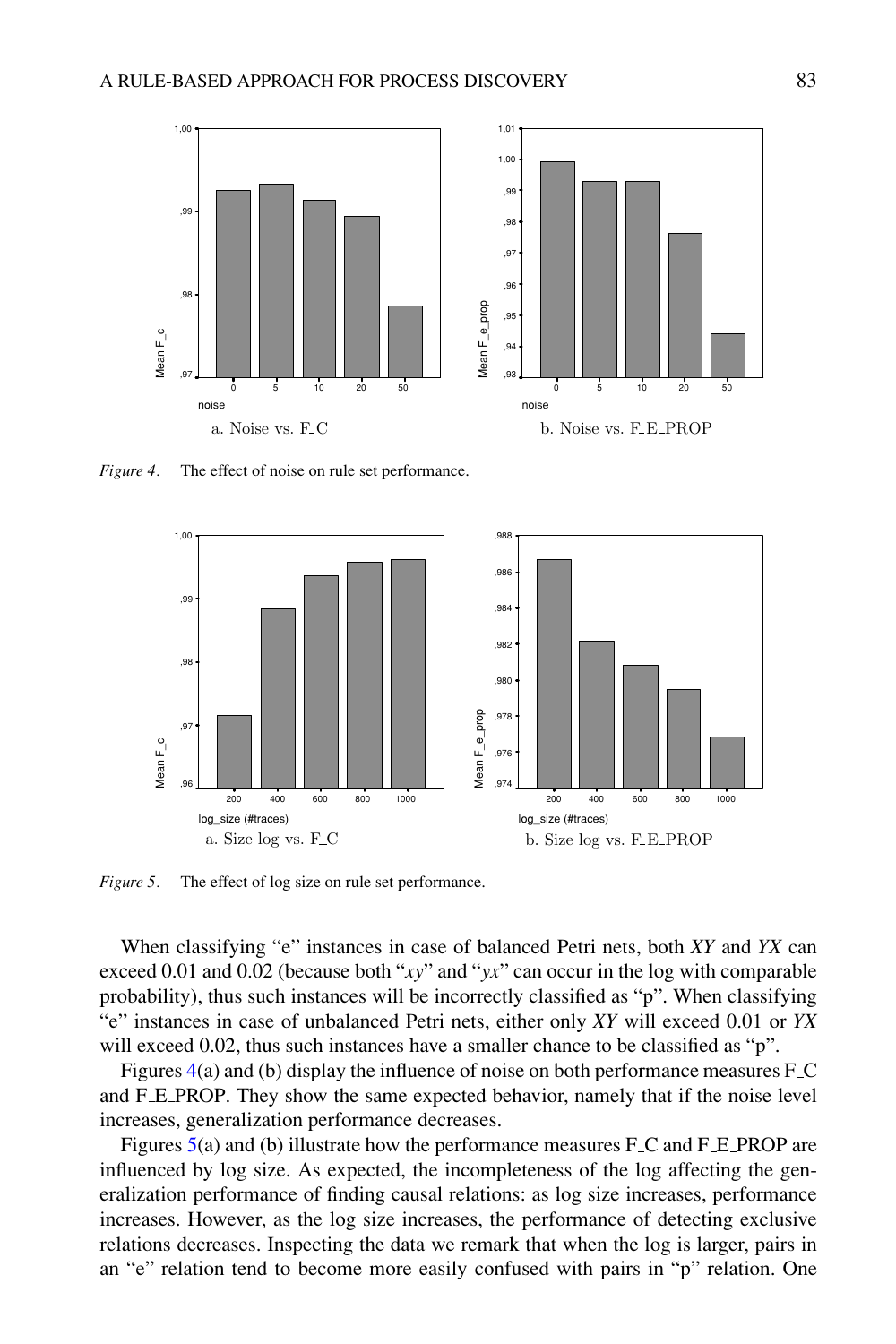possible explanation relates again to Rule7. When classifying "e" instances in case of larger logs, both *XY* and *YX* can exceed 0.01 and 0.02 (because both "*xy*" and "*yx*" can occur with comparable probability), thus such instances will be incorrectly classified as "p". When classifying "e" instances in case of smaller logs, either only *XY* will exceed 0.01 or *YX* will exceed 0.02, thus such instances have smaller chance to be incorrectly classified as "p".

Based on the above findings, we can formulate four conclusions. First, more noise, less balance and less cases all have a negative effect on generalization performance. Causal relations can be predicted more accurately if there is less noise, more balance and more cases. Second, there is no clear evidence that the number of event types has an influence on the performance of predicting causal relations. Third, because the detection of exclusive/parallel relations depends on the detection of the causal relations, it is difficult to formulate separate conclusions for the quality of exclusive/parallel relations. It appears that noise is affecting exclusive and parallel relations in a similar way as the causal relations, e.g., if the level of noise increases, the accuracy of finding the excusive/parallel relations decreases. Fourth, when mining real process data, the above conclusions can play the role of useful recommendations. It is difficult to know the level of noise and imbalance beforehand. However, during the mining process it is possible to collect data about these metrics through the five predictive metrics that form the basic features of our rule sets. This information can be used to motivate additional efforts to collect more data.

## <span id="page-17-0"></span>**7. Case study**

To illustrate our approach with real data, we used data from a Dutch governmental institution responsible for fine-collection<sup>4</sup>[.](#page-19-8) A case (or process instance) is a fine that has to be paid; as soon as the fine is paid, the process stops. If there are more fines related with the same person, each fine corresponds to an independent case. In total there are 99 distinct activities, which can be either manually or automatically executed. We applied our technique to a process log consisting of 130136 cases.

Because the entire process model is very complex, we focus only on a part of the process, namely on a sub-process called 'RETURN OF THE UNDELIVERABLE LETTER". In case a person cannot be found at the specified address (he/she has moved or deceased), the sanction is called an "Undeliverable Letter Return" (ULR). We are comparing the discovered model with the process model resulting from a case study done in the traditional approach, i.e., by interviewing the people involved into the process (Veld, [2002\)](#page-20-15).

The ULR sub-process starts with the task "30" - "undelivered letter return". A written verification ("12") is requested if the sanction is for a company, or an electronic MBA verification ("23") is requested in case of a person. The case can be directly judged by an employee ("13"). This may happen also because a wrong type of verification has been issued. Before the case is leaving the sub-process, it must be anyway judged by an employee, even without verification. In Figures  $6(a)$  $6(a)$  and (b) are presented the designed model and the discovered model.

In both models, task "30" is directly followed by tasks "12", "13" and "23". Also in both models, task "13" is directly following tasks "12" and "23", which is in line with the description made in the previous paragraph. Task "23" is directly followed by task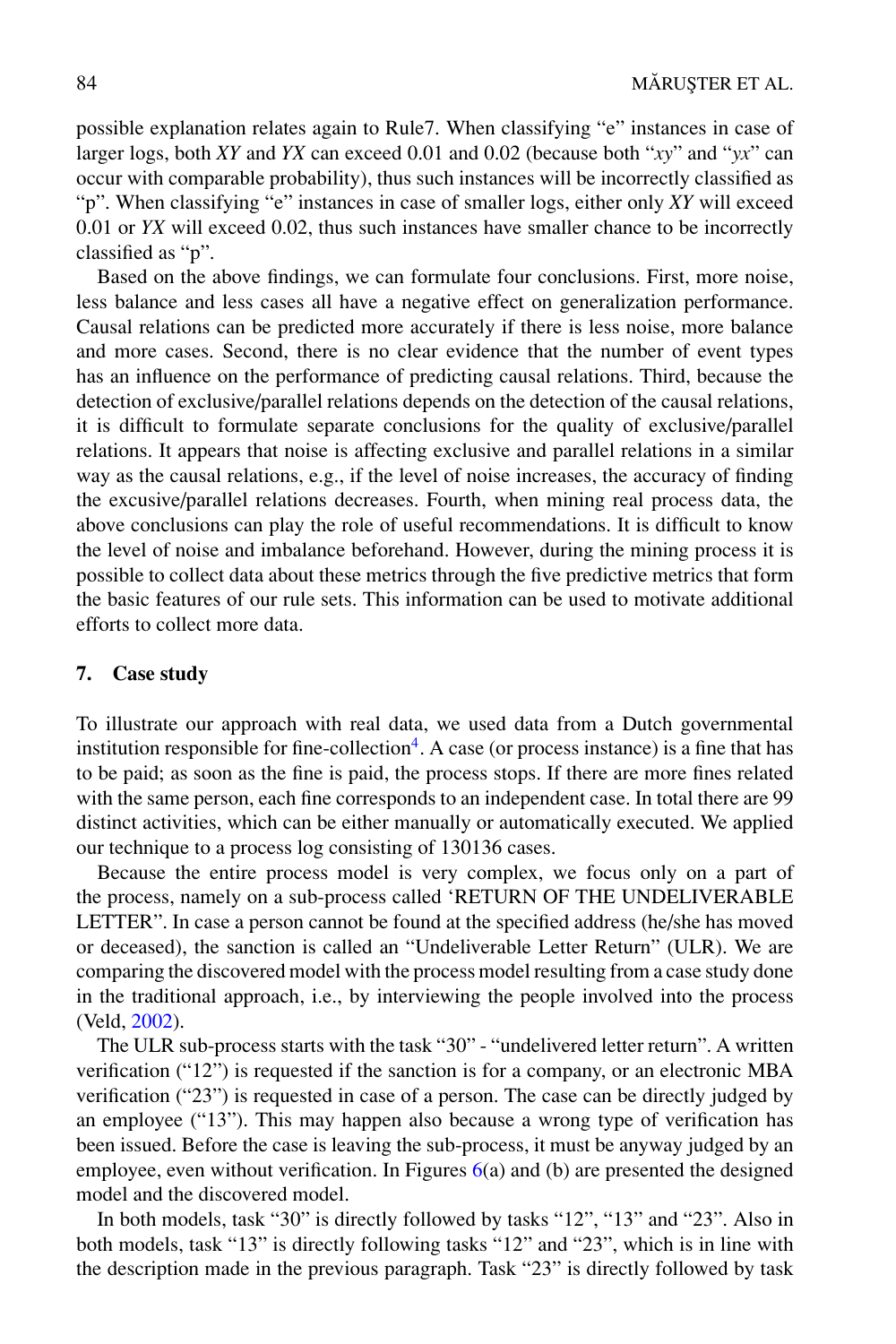

<span id="page-18-1"></span>*Figure 6.* The designed and the discovered ULR sub-process in case of selected tasks "30", "12", "13" and "23".

"12" in both models; the explanation can be that when the sanction is for a company, a GBA verification ("23") instead of a written verification is incorrectly required and only afterwards the written verification is required ("12").

However, we can note that in case of the designed model, there are also "reversed" direct connections: task "13" is directly followed by tasks "12" and "23" and task "12" is directly followed by task '23". The explanation can be that such reversed relations can exist, but rather as exceptions than common practice. This reveals that maybe our method is able rather to capture the general process model than the process model containing exceptional paths. We have to conduct more real case studies in order to ascertain this assumption.

When discovering both sub-processes, we came to process models comparable with the designed sub-processes. The usefulness of the discovered process model is manifesting in combination with the designed model, i.e., the common parts of these two models can be considered as the "unquestioning" part of the process, while the differences can be used to detect the questionable aspects of the investigated process. The discovered models have been inspected by the domain experts. They concluded that our discovered models were able to grasp the important aspects of the process. Moreover, the discovered models revealed aspects that are often questioned when discussing the process model. We conclude that process discovery can provide useful insights into the current practice of a process.

# <span id="page-18-0"></span>**8. Conclusions and future directions**

We developed an empirical, experimental method for inducing rule sets from process logs to predict the relations between pairs of process tasks. We generated artificial experimental data by varying the number of event types, noise, execution imbalance and log size. On these data we induced rule sets which show high generalization accuracy on classifying new data.

Our method first employs a rule set to detect all causal relations. After the causal relations are found, the second rule set detects the exclusive/parallel relations between tasks that share the same cause or the same direct successor. Knowing the causal and exclusive/parallel relations, a process model can be built using the  $\alpha$  algorithm (Aalst et al., [2004\)](#page-19-1) which (re)discovers the Petri net process model that explains the data. Therefore, the contribution of this paper can be seen as successfully complementing the work reported in Aalst et al. [\(2004\)](#page-19-1): it resolves limitations of the  $\alpha$  algorithm, in dealing with noise and incomplete process logs.

The two rule sets have a markedly high performance in classifying new data. They are able to find virtually all relations in the presence of parallelism, imbalance and noise.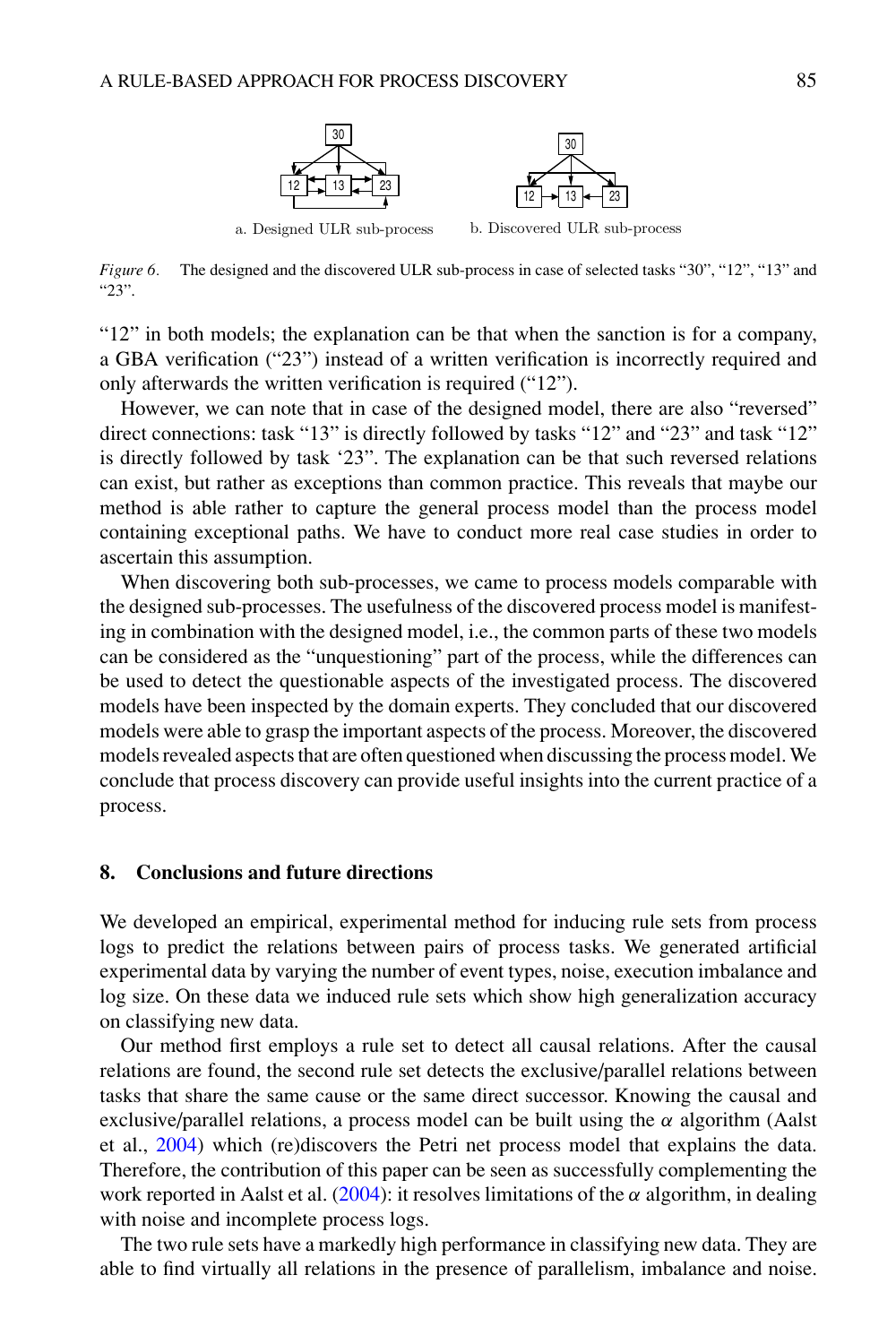We also tested our method on a process log generated by a more complex Petri net than the learning material, resulting in a performance close to that on normal held-out test material.

Analyzing the experimental data we investigated the influence of process log characteristics on our model performance, which were varied systematically in the generation of our experimental material. Causal relations can be predicted more accurately if there is less noise, more balance and more cases. However, causal relations in a structurally complex Petri net can be more difficult to detect. How process log characteristics are influencing the prediction of exclusive/parallel relations is less clear. We used a large set of data from a Dutch governmental institution responsible for the collections of fines. We focused on one sub-process and we compared our discovered model with the designed model. The conclusion was that the discovered models conform reality and moreover, they provide insights into the process current practice.

The current experimental setting confirmed some of our intuitions, e.g. that noise, imbalance and log size are factors that indeed affect the quality of the discovered model. However, in real processes more complex situations than we are aware of could be encountered. Therefore, in future work we plan to perform more real-world case studies and consequently adapt our method by discovering and considering other factors that may be influential characteristics of process logs.

## **Acknowledgments**

We would like to thank Dr. Christine Pelletier (University of Groningen) for her valuable comments and remarks during the review of our paper.

# <span id="page-19-5"></span>**Notes**

- 1. For more information see http://www.processmining.org.
- 2. *T*<sup>\*</sup> is the set of all sequences that are composed of zero or more tasks of *T*. *W*:  $T^* \rightarrow \mathcal{N}$  is a function from the elements of  $T^*$  to  $N$  (i.e., the number of times an element of  $T^*$  appears in the process log).
- 3. We use a capital letter and || when referring to the number of occurrences of some task.
- <span id="page-19-8"></span><span id="page-19-6"></span>4. The name of the organization is not given for confidentiality reasons.

# **References**

- Aalst, W. van der. 1998. The application of Petri nets to workflow management. The Journal of Circuits, Systems and Computers, 8(1):21–66.
- <span id="page-19-4"></span>Aalst, W. van der, Dongen, B. van, Herbst, J., Măruşter, L., Schimm, G., and Weijters, A. 2003. Workflow mining: A survey of issues and approaches. Data and Knowledge Engineering, 47(2):237–267.
- <span id="page-19-0"></span>Aalst, W. van der and Weijters, A. 2004. Process mining: A research agenda. Computers in Industry, 53(3):231–244.
- <span id="page-19-1"></span>Aalst, W. van der Weijters, A., and Măruster, L. 2004. Workflow mining: Discovering process models from event logs. IEEE Transactions on Data and Knowledge Engineering 16(9):1128–1142.
- Agrawal, R., Gunopulos, D., and Leymann, F. 1998. Mining process models from workflow logs. In Sixth International Conference on Extending Database Technology, pp. 469–483.
- <span id="page-19-2"></span>Cohen, W. 1995. Fast effective rule induction. In Proceedings of the Twelfth Int. Conference of Machine Learning ICML95.
- <span id="page-19-7"></span><span id="page-19-3"></span>Cook, J. and Wolf, A. 1998a. Discovering models of software processes from event-based data. ACM Transactions on Software Engineering and Methodology, 7(3):215–249.